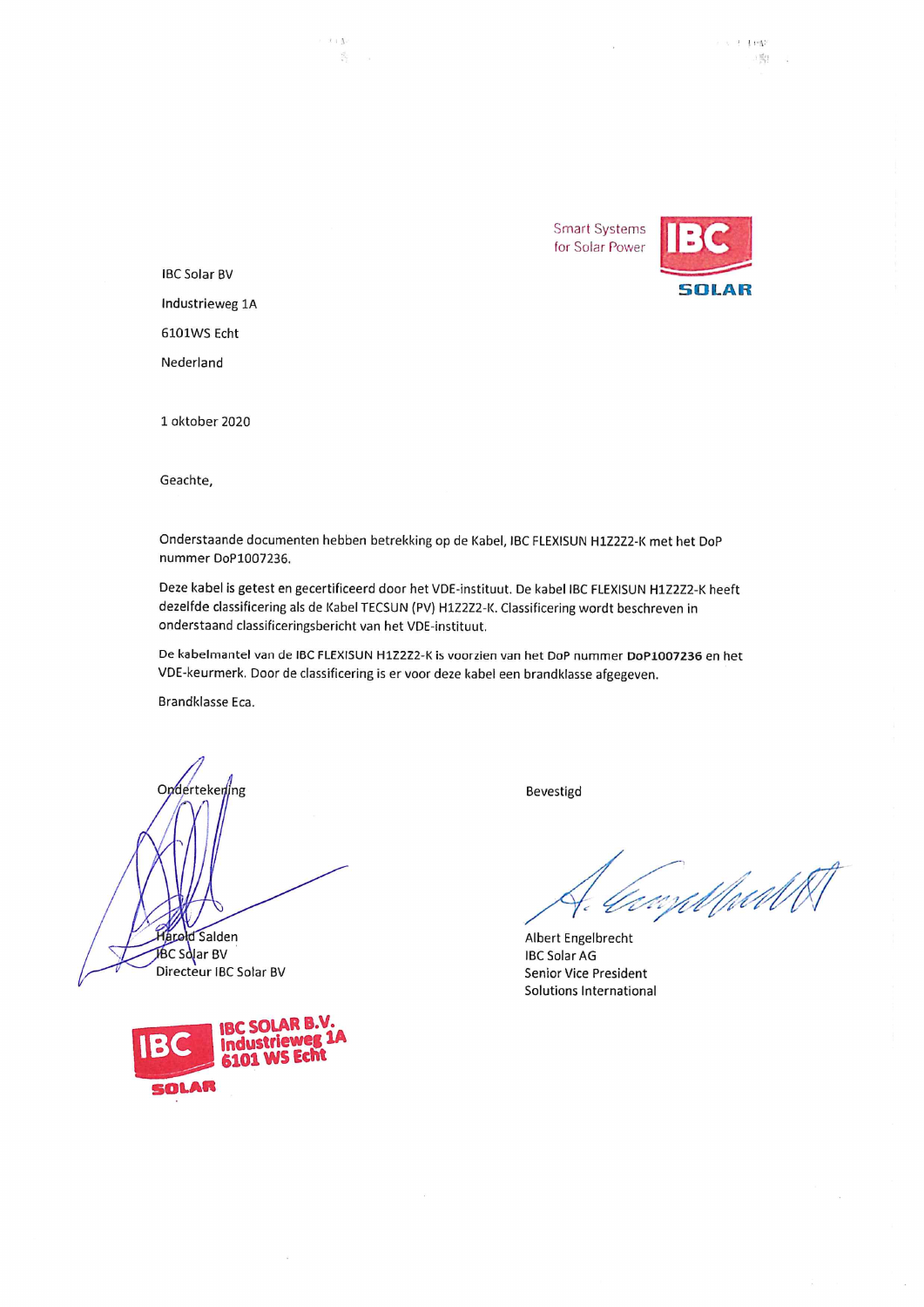#### Einverständnis- und Identitätserklärung BauPVO **Agreement and Declaration of Identity CPR**

| VDE Aktenzeichen der Firma | [bitte ausfüllen / piease fill out] |
|----------------------------|-------------------------------------|
| VDE File no. of company    | $2306700 - 5920 - 0618$             |

Wir.

We.

| Firma   | [bitte ausfüllen / please fill out] |  |
|---------|-------------------------------------|--|
| Company | PRYSMIAN Kabel und Systeme GmbH     |  |

#### erklären hiermit unser Einverständnis, dass unser Abnehmer. herewith declare our agreement that our client.

| Firma (Abnehmer) | [bitte ausfüllen / please fill ouf] |
|------------------|-------------------------------------|
| Company (buyer)  | $\parallel$ IBC Solar AG            |

für nachstehend aufgeführtes Produkt einen Klassifizierungsbericht / ein Zertifikat nach Bauproduktenverordnung erhält.

may obtain CPR classification report / certificate for following product.

| Produkt                         | [bitte ausfüllen / please fill out] |  |
|---------------------------------|-------------------------------------|--|
| Product                         | PV-Leitung "H1Z2Z2-K" nach EN50618  |  |
| Unsere Typenbezeichnung         | [bitte ausfüllen / please fill ouf] |  |
| Our type designation            | TECSUN(PV) H1Z2Z2-K                 |  |
| Typenbezeichnung des Abnehmers  | [bitte ausfüllen / please fill out] |  |
| Type designation of our client  | IBC FLEXISUN H1Z2Z2-K (einadrig)    |  |
| VDE Klassifizierungsbericht-Nr. | [bitte ausfüllen / please fill out] |  |
| VDE Classification report no.   | 2306700/2-1                         |  |
| <b>VDE Zertifikat-Nr.</b>       | [bitte ausfüllen / please fill out] |  |
| VDE Certificate no.             | 40042519                            |  |

Des Weiteren erklären wir die Identität des Produkts. We further declare the identity of the product.

⊠ Im Zertifikat soll unsere Fertigungsstätte ausschließlich durch die VDE-Fertigungsstättennummer angegeben werden

In the certificate, our manufacturing plant should only be specified with our VDE plant number.

Wir sind bereit, die produktbezogenen Unterlagen der Fertigungsüberwachung (für Produkte nach AVCP-System 1+) des VDE-Instituts für Kontrollzwecke unserem Abnehmer bereitzustellen.

We agree to provide our client with the product-related documents of the VDE factory surveillance (for products according to AVCP system 1+) for control purposes.

20.07.2018

Datum / Date

Rechtsverbindliche Unterschrit Legally binding signature

**dnour** 

PRYSMIAN Kabel und Systeme GmbH Kabel- und Leitungswerk Forschung, Entwicklung und Engineering 96465 Neustadt b. Coburg **L'eutschland**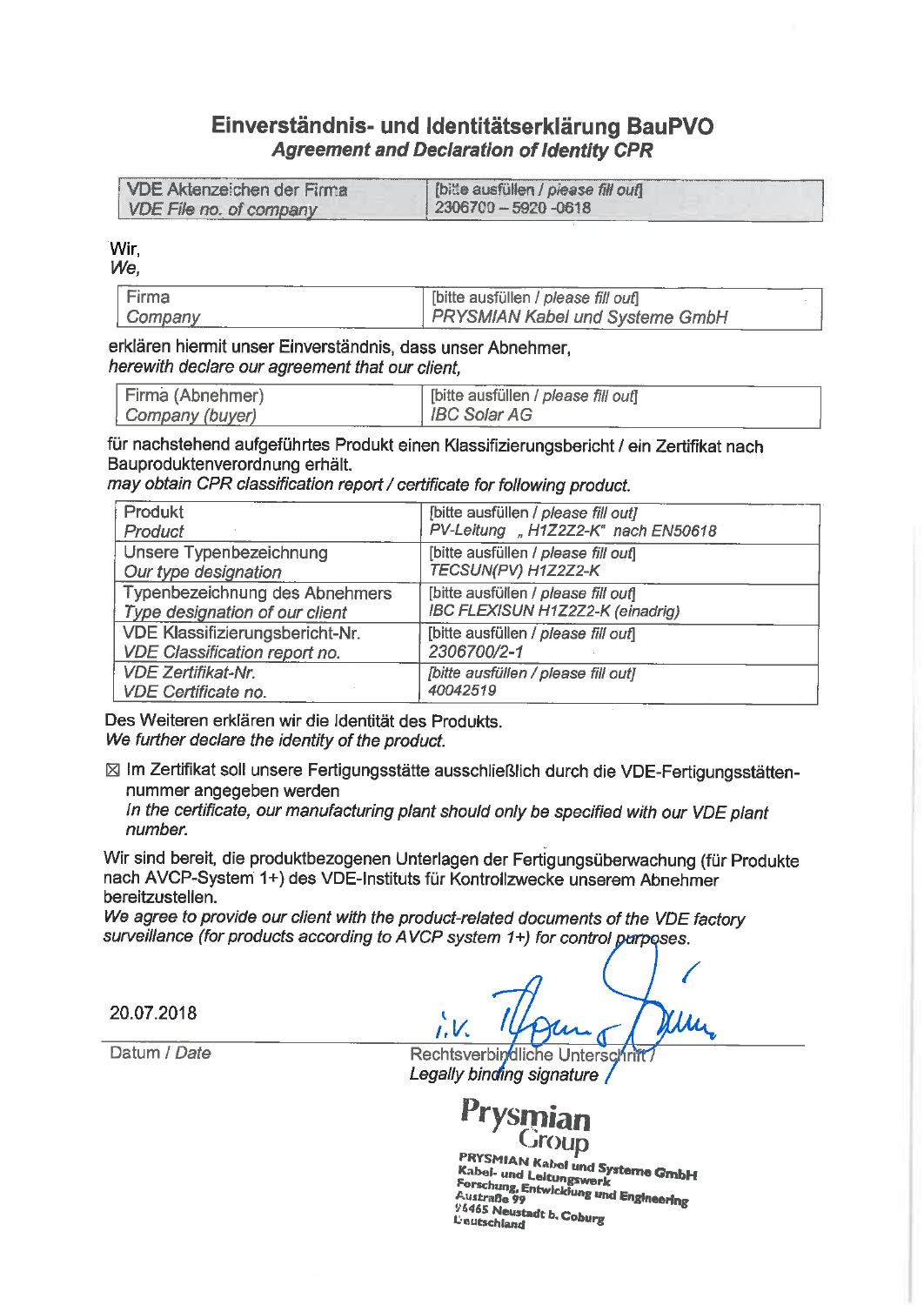



# **DECLARATION OF PERFORMANCE (DoP)**

# **Table of Contents**

| 1/24 |  |
|------|--|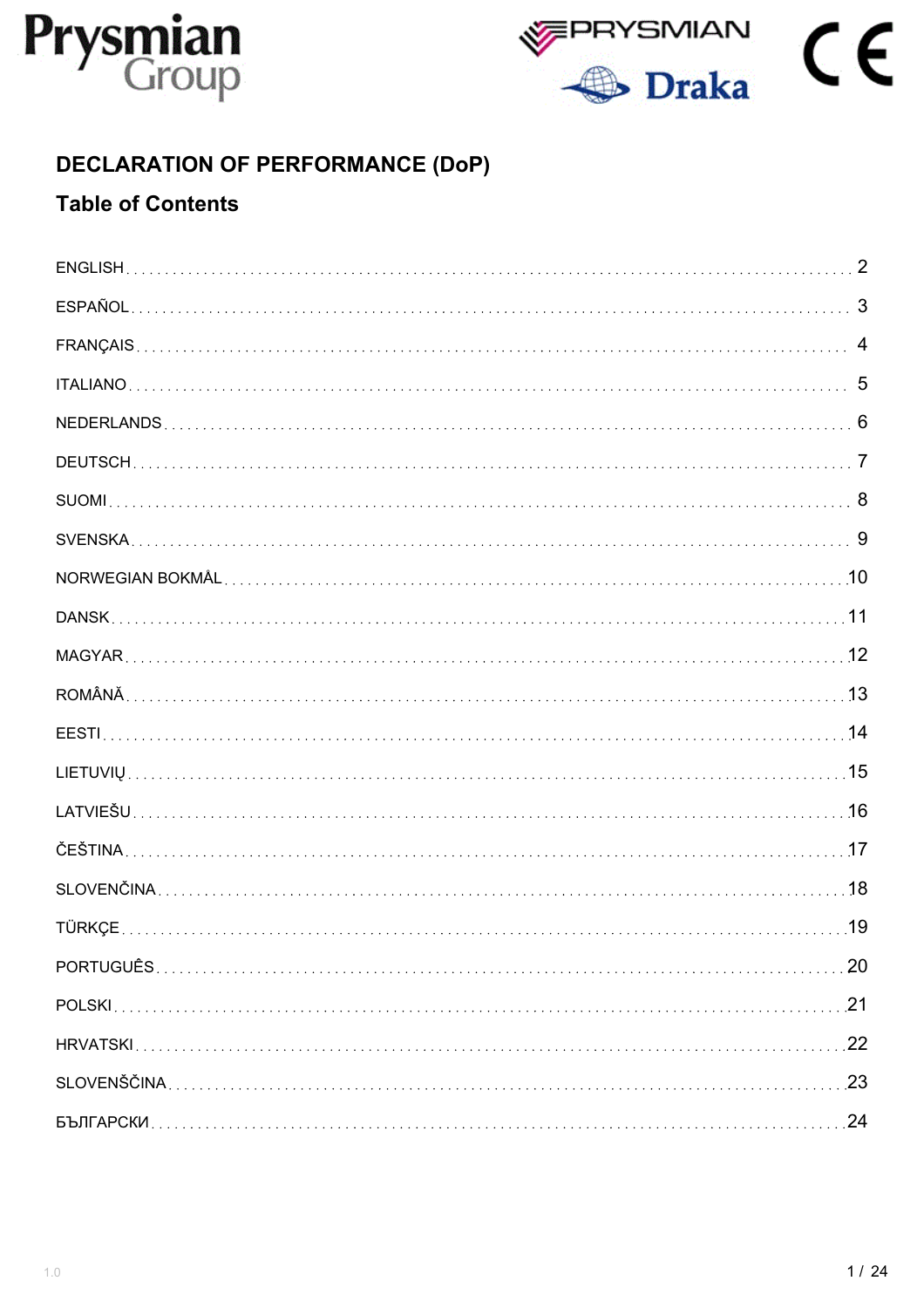



# <span id="page-3-0"></span>**DECLARATION OF PERFORMANCE (DoP)**

#### **No.** 1007351

**1. Unique identification code of the product-type\*:**

TECSUN(PV) H1Z2Z2-K EN 50618 Eca

#### **2. Intended use:**

Cable for general applications in construction works subject to reaction to fire requirements

#### **3. Manufacturer**

Prysmian Kabel und Systeme Alt-Moabit 91D 10559 - Berlin Germany

- **4. Authorized representative**
- **5. System/s of AVCP**

AVCP: 3

-

**6. Harmonized standard:**

EN 50575:2014+A1:2016

#### **Notified body:** 0366 VDE Testing and Certification Institute, Offenbach, Germany

#### **7. Declared performances:**

Reaction to Fire:  $E_{ca}$ Dangerous substances: NPD

The performance of the product identified above is in conformity with the set of declared performances. This declaration of performance is issued, in accordance with Regulation (EU) No 305/2011, under the sole responsibility of the manufacturer identified above.

# **Signed for and on behalf of the manufacturer by Rolf Walter Lampe, Germany QHSE Director at Berlin on 27/03/2018**

EU UM

# **WEB address of DOP finder: www.prysmiangroup.com/cpr**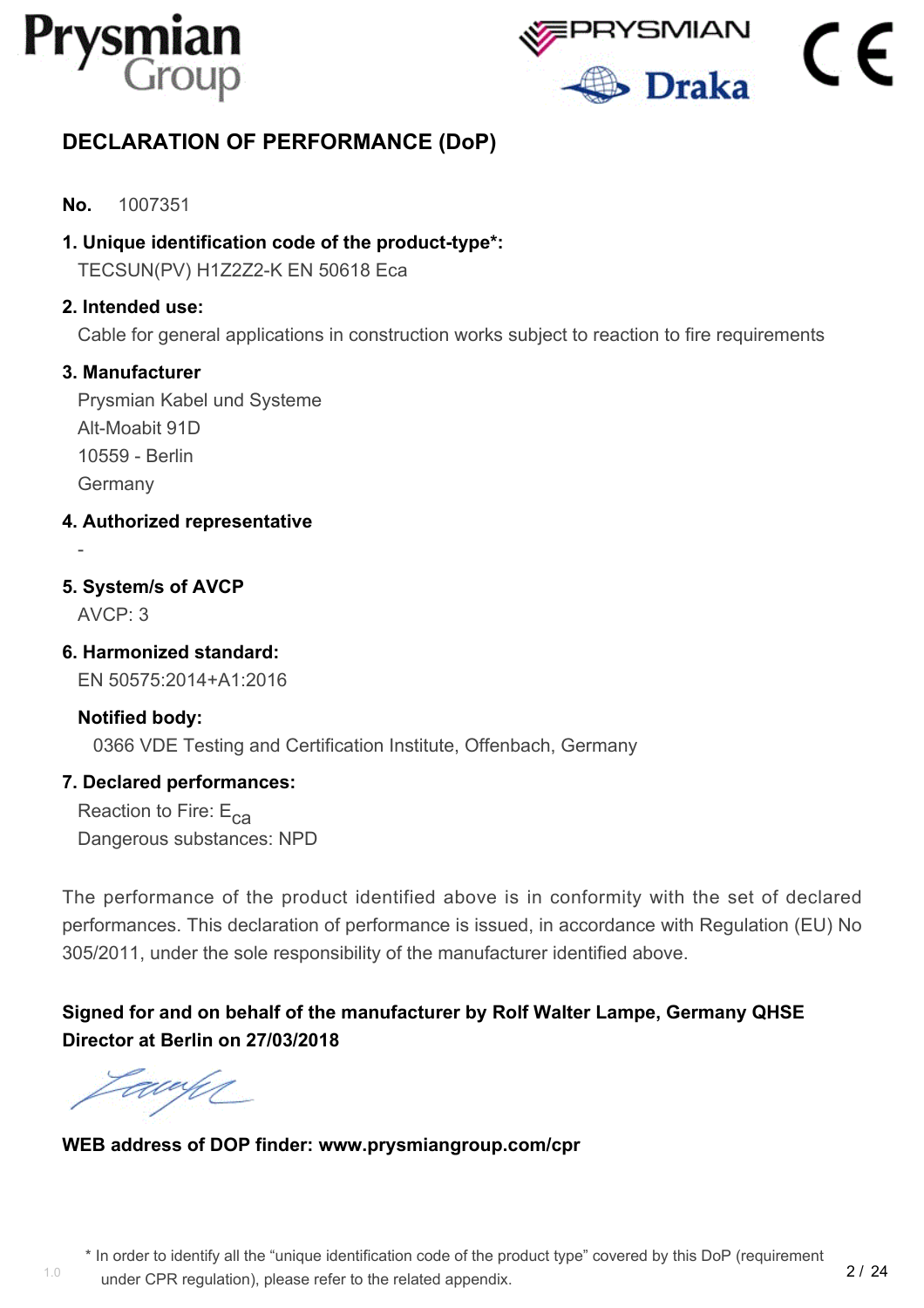



# <span id="page-4-0"></span>**DECLARACIÓN DE PRESTACIONES**

- **n°** 1007351
- **1. Código de identificación única del producto tipo\*:**

TECSUN(PV) H1Z2Z2-K EN 50618 Eca

#### **2. Usos previstos:**

Cable sujeto a requisitos de reacción al fuego para aplicaciones generales en obras de construcción

#### **3. Fabricante:**

-

Prysmian Kabel und Systeme Alt-Moabit 91D 10559 - Berlin Alemania

- **4. Representante autorizado:**
- **5. Sistemas de evaluación y verificación de la constancia de las prestaciones (EVCP):**  $AVCP: 3$

**6. Norma armonizada:** EN 50575:2014+A1:2016

**Organismos notificados:** 0366 VDE Testing and Certification Institute, Offenbach, Germany

#### **7. Prestaciones declaradas:**

Reacción al fuego: E<sub>ca</sub> Sustancias peligrosas: Sin prestaciones declaradas.

Las prestaciones del producto identificado anteriormente son conformes con el conjunto de prestaciones declaradas. La presente declaración de prestaciones se emite, de conformidad con el Reglamento (UE) no 305/2011, bajo la sola responsabilidad del fabricante arriba identificado.

# **Firmado por y en nombre del fabricante por Rolf Walter Lampe, Germany QHSE Director en lugar Berlin fecha de emisión 27/03/2018**

1.0

#### **Dirección WEB Buscador DdP: www.prysmiangroup.com/cpr**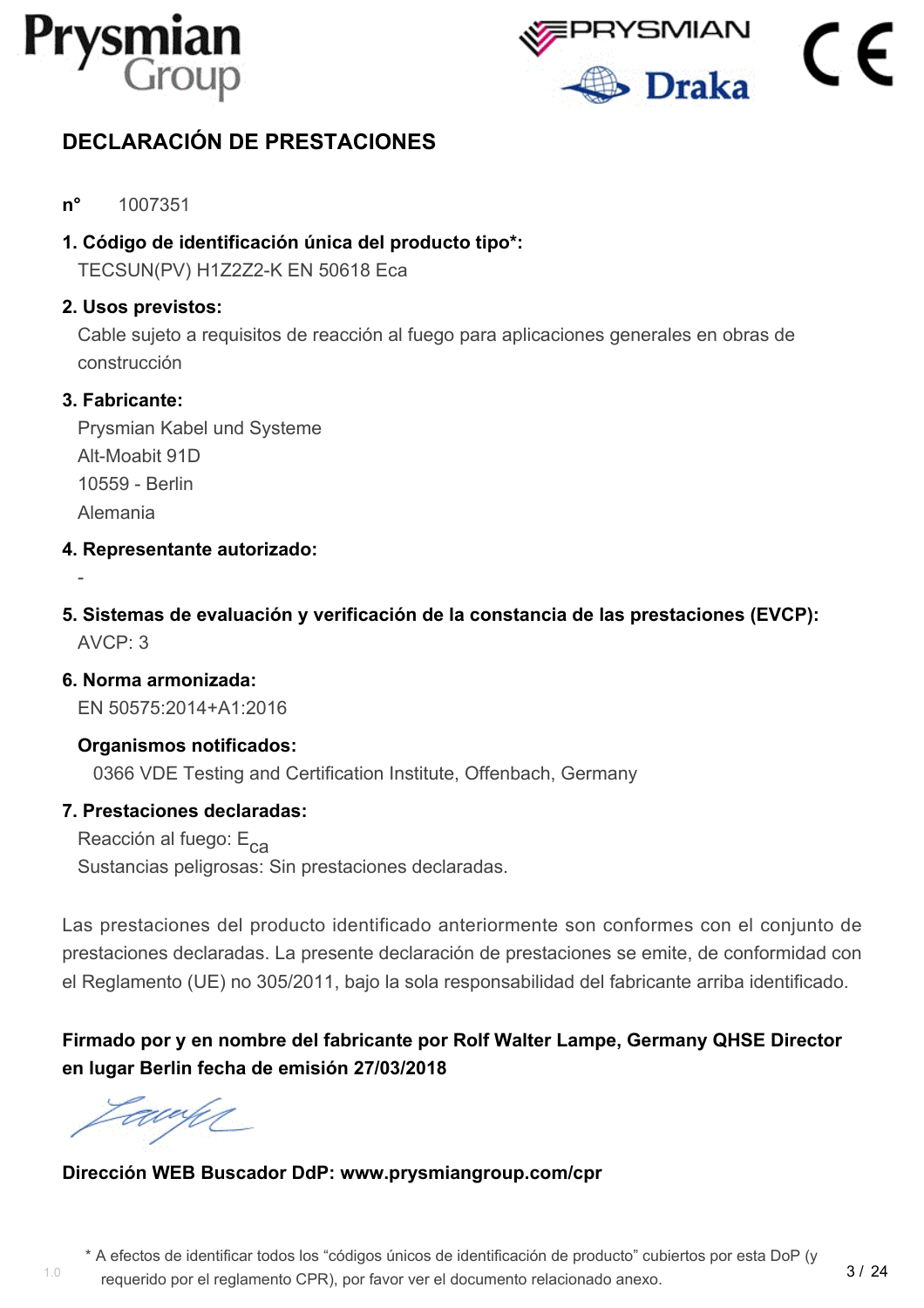



# <span id="page-5-0"></span>**DÉCLARATION DE PERFORMANCE**

#### **N°** 1007351

**1. Code d'identification unique du produit type\*:**

TECSUN(PV) H1Z2Z2-K EN 50618 Eca

#### **2. Usage(s) prévu(s):**

Câble pour applications générales dans les ouvrages de construction soumis aux exigences de réaction au feu

#### **3. Fabricant:**

Prysmian Kabel und Systeme Alt-Moabit 91D 10559 - Berlin **Allemagne** 

#### **4. Mandataire:**

-

**5. Système(s) d'évaluation et de vérification de la constance des performances:** AVCP: 3 EVCP

#### **6. Norme harmonisée:** EN 50575:2014+A1:2016

**Organisme(s) notifié(s):**

0366 VDE Testing and Certification Institute, Offenbach, Germany

#### **7. Performance(s) déclarée(s):**

Réaction eu feu: E<sub>ca</sub> Substances dangereuses: NPD

Les performances du produit identifié ci-dessus sont conformes aux performances déclarées. Conformément au règlement (UE) No 305/2011, la présente déclaration de performance est établie sous la seule responsabilité du fabricant mentionné ci-dessus.

## **Signé pour le fabricant par Rolf Walter Lampe, Germany QHSE Director à Berlin le 27/03/2018**

awun

1.0

#### **Adresse internet du moteur de recherche de la DdP: www.prysmiangroup.com/cpr**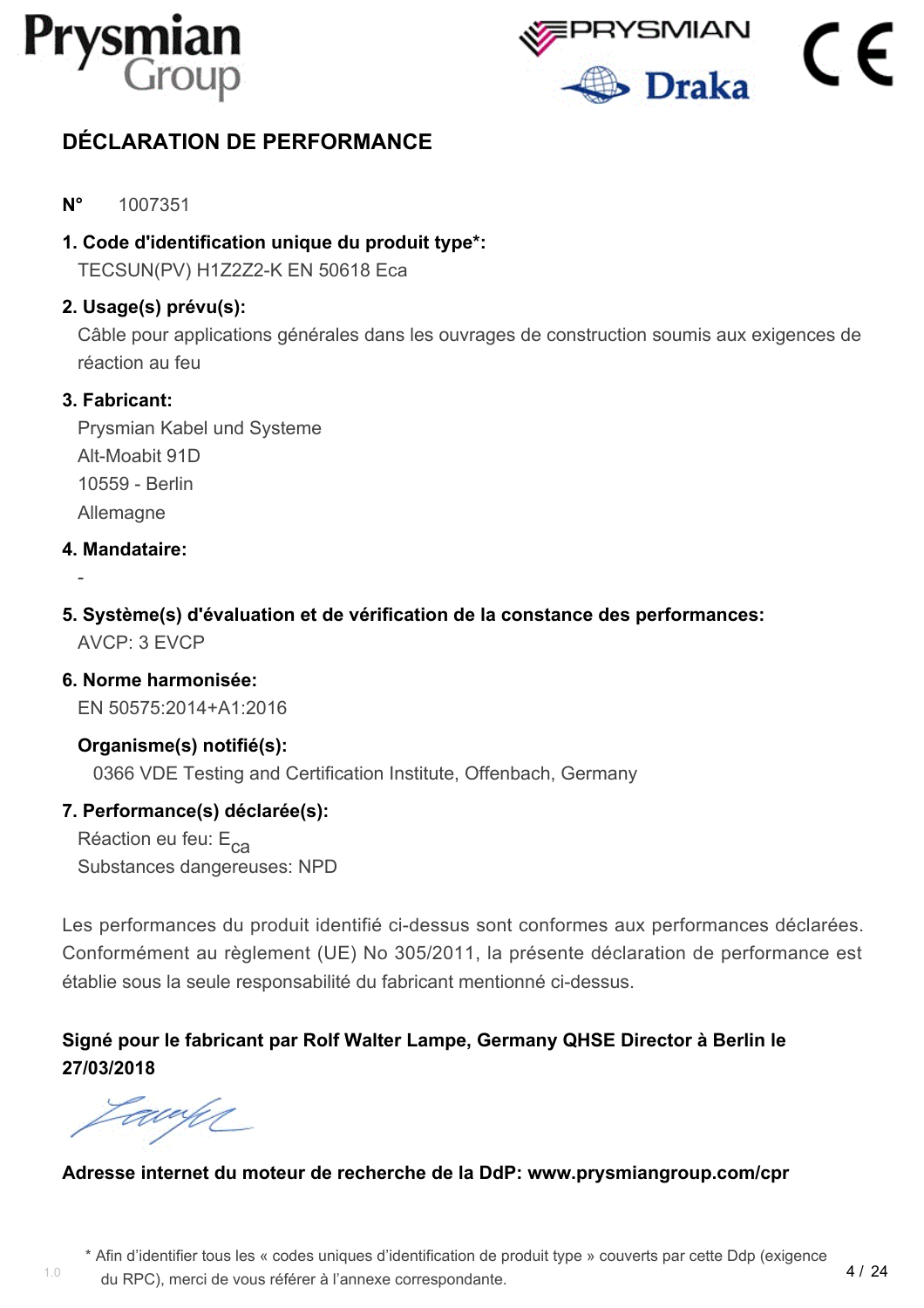



# <span id="page-6-0"></span>**DICHIARAZIONE DI PRESTAZIONE**

- **N.** 1007351
- **1. Codice di identificazione unico del prodotto-tipo\*:**

TECSUN(PV) H1Z2Z2-K EN 50618 Eca

#### **2. Usi previsti:**

Cavi per applicazioni generali nei lavori di costruzione soggetti a prescrizioni di reazione al fuoco

#### **3. Fabbricante:**

Prysmian Kabel und Systeme Alt-Moabit 91D 10559 - Berlin Germania

#### **4. Mandatario:**

**5. Sistemi di VVCP:**

 $AVCP: 3$ 

-

**6. Norma armonizzata:** EN 50575:2014+A1:2016

## **Organismi notificati:**

0366 VDE Testing and Certification Institute, Offenbach, Germany

#### **7. Prestazioni dichiarate:**

Reazione al fuoco:  $E_{ca}$ Sostanze pericolose: NPD

La prestazione del prodotto sopra identificato è conforme all'insieme delle prestazioni dichiarate. La presente dichiarazione di responsabilità viene emessa, in conformità al regolamento (UE) n. 305/2011, sotto la sola responsabilità del fabbricante sopra identificato.

# **Firmato a nome e per conto del fabbricante da Rolf Walter Lampe, Germany QHSE Director in Berlin addì 27/03/2018**

awun

1.0

#### **Indirizzo web per ricerca DoP: www.prysmiangroup.com/cpr**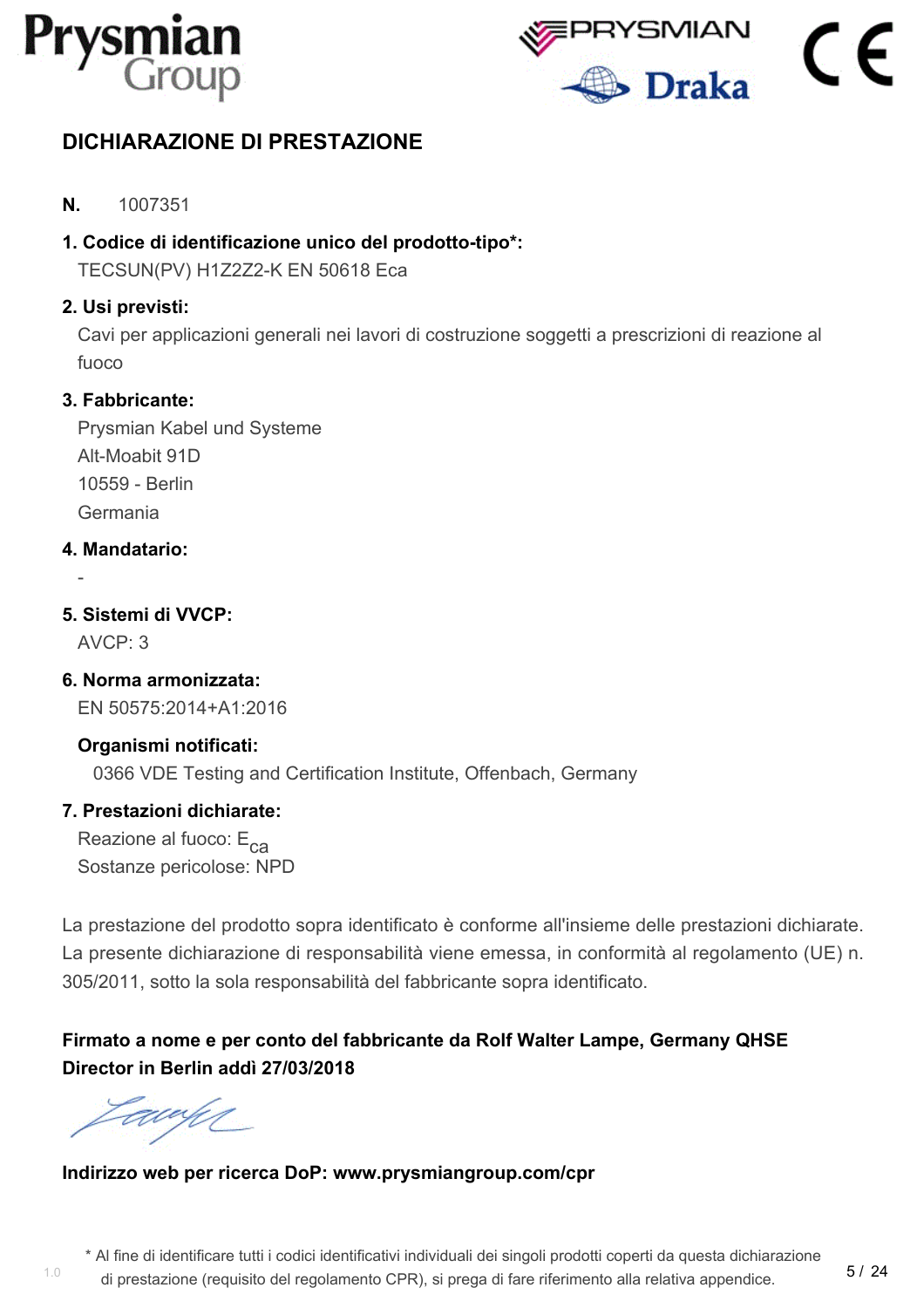



# <span id="page-7-0"></span>**PRESTATIEVERKLARING**

- **Nr.** 1007351
- **1. Unieke identificatiecode van het producttype\*:**

TECSUN(PV) H1Z2Z2-K EN 50618 Eca

#### **2. Beoogd(e) gebruik(en):**

Kabel voor algemeen gebruik in bouwwerken waarvoor eisen voor het brandgedrag van toepassing zijn

#### **3. Fabrikant:**

Prysmian Kabel und Systeme Alt-Moabit 91D 10559 - Berlin Duitsland

#### **4. Gemachtigde:**

#### **5. Het systeem of de systemen voor de beoordeling en verificatie van de**

#### **prestatiebestendigheid:**

AVCP: 3

-

**6. Geharmoniseerde norm:** EN 50575:2014+A1:2016

#### **Aangemelde instantie(s):**

0366 VDE Testing and Certification Institute, Offenbach, Germany

#### **7. Aangegeven prestatie(s):**

Brandgedrag: E<sub>ca</sub> Vrijkomen van gevaarlijke stoffen: NPD

De prestaties van het hierboven omschreven product zijn conform de aangegeven prestaties. Deze prestatieverklaring wordt in overeenstemming met Verordening (EU) nr. 305/2011 onder de exclusieve verantwoordelijkheid van de hierboven vermelde fabrikant verstrekt.

## **Ondertekend voor en namens de fabrikant door Rolf Walter Lampe, Germany QHSE Director te Berlin op datum van afgifte 27/03/2018**

awy

#### **Download Declaration of Performance (DOP): www.prysmiangroup.com/cpr**

\* Om alle "Unieke identificatiecode van het producttype" te identificeren die deze DoP omvat (verplichting

onder de CPR), gaarne de corresponerende appendix raadplegen.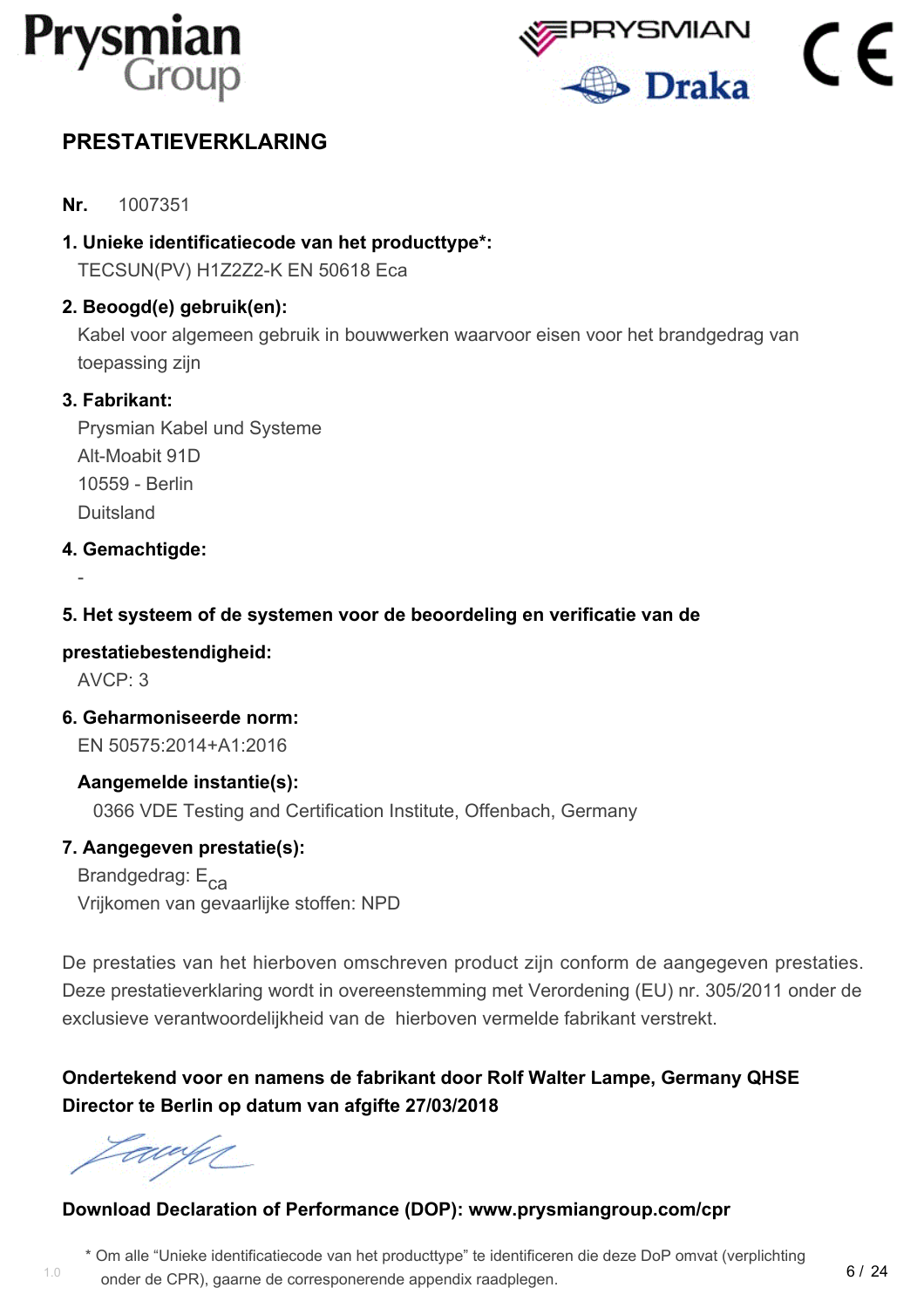



# <span id="page-8-0"></span>**LEISTUNGSERKLÄRUNG**

- **Nr.** 1007351
- **1. Eindeutiger Kenncode des Produkttyps\*:**

TECSUN(PV) H1Z2Z2-K EN 50618 Eca

#### **2. Verwendungszweck(e):**

Kabel und Leitungen für allgemeine Anwendungen in Bauwerken in Bezug auf die Anforderungen an das Brandverhalten.

#### **3. Hersteller:**

-

Prysmian Kabel und Systeme Alt-Moabit 91D 10559 - Berlin **Deutschland** 

#### **4. Bevollmächtigter:**

**5. System(e) zur Bewertung und Überprüfung der Leistungsbeständigkeit:**  $AVCP: 3$ 

**6. Harmonisierte Norm:** EN 50575:2014+A1:2016

**Notifizierte Stelle(n):** 0366 VDE Testing and Certification Institute, Offenbach, Germany

#### **7. Erklärte Leistung(en):**

Brandverhalten E<sub>ca</sub> Gefahrstoffe: NPD

Die Leistung des vorstehenden Produkts entspricht der erklärten Leistung/den erklärten Leistungen. Für die Erstellung der Leistungserklärung im Einklang mit der Verordnung (EU) Nr. 305/2011 ist allein der obengenannte Hersteller verantwortlich.

**Unterzeichnet für den Hersteller und im Namen des Herstellers von Rolf Walter Lampe, Germany QHSE Director in Berlin am 27/03/2018**

awy

#### **Internetadresse zur Leistungserklärung (DoP): www.prysmiangroup.com/cpr**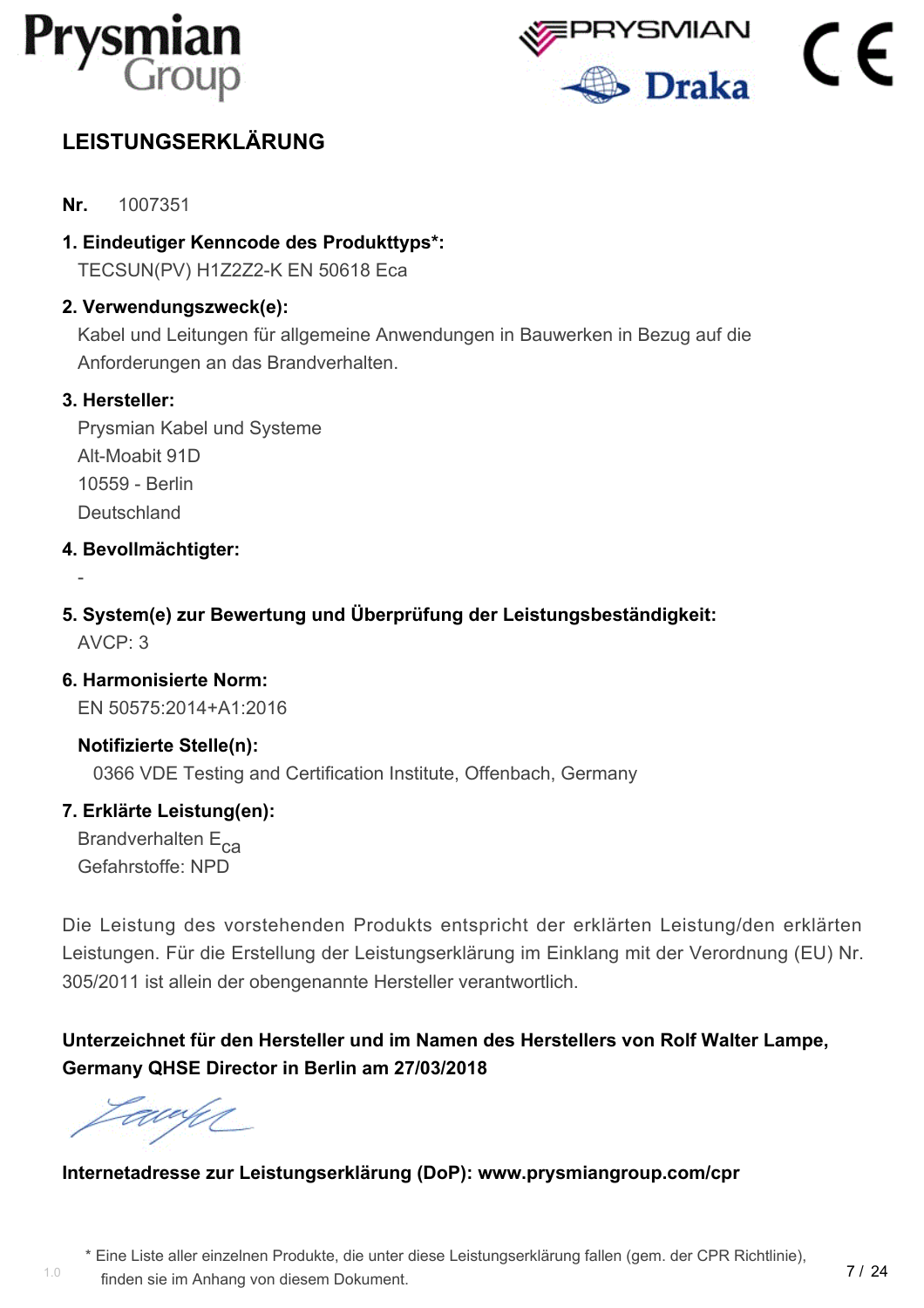



# <span id="page-9-0"></span>**SUORITUSTASOILMOITUS**

**Nro** 1007351

**1. Tuotetyypin yksilöllinen tunniste\*:**

TECSUN(PV) H1Z2Z2-K EN 50618 Eca

### **2. Aiottu käyttötarkoitus (aiotut käyttötarkoitukset):**

Kaapeli yleisiin käyttötarkoituksiin rakennuskohteissa, joille on asetettu paloteknistä käyttäytymistä koskevia vaatimuksia.

#### **3. Valmistaja:**

-

Prysmian Kabel und Systeme Alt-Moabit 91D 10559 - Berlin Saksa

**4. Valtuutettu edustaja:**

#### **5. Suoritustason pysyvyyden arvioinnissa ja varmentamisessa käytetty**

#### **järjestelmä/käytetyt järjestelmät (AVCP):**

AVCP-menettely 3

**6. Yhdenmukaistettu standardi:**

EN 50575:2014+A1:2016

#### **Ilmoitettu laitos/ilmoitetut laitokset:**

0366 VDE Testing and Certification Institute, Offenbach, Germany

#### **7. Ilmoitettu suoritustaso/ilmoitetut suoritustasot:**

Palokäyttäytyminen: E<sub>ca</sub> Vaaralliset aineet: NPD, ominaisuutta ei ole määritetty

Edellä yksilöidyn tuotteen suoritustaso on ilmoitettujen suoritustasojen joukon mukainen. Tämä suoritustasoilmoitus on asetuksen (EU) N:o 305/2011 mukaisesti annettu edellä ilmoitetun valmistajan yksinomaisella vastuulla.

## **Valmistajan puolesta allekirjoittanut Rolf Walter Lampe, Germany QHSE Director , Berlin , 27/03/2018**

tawifi

1.0

#### **Nettiosoite DoP-sertifikaatin hakuun: www.prysmiangroup.com/cpr**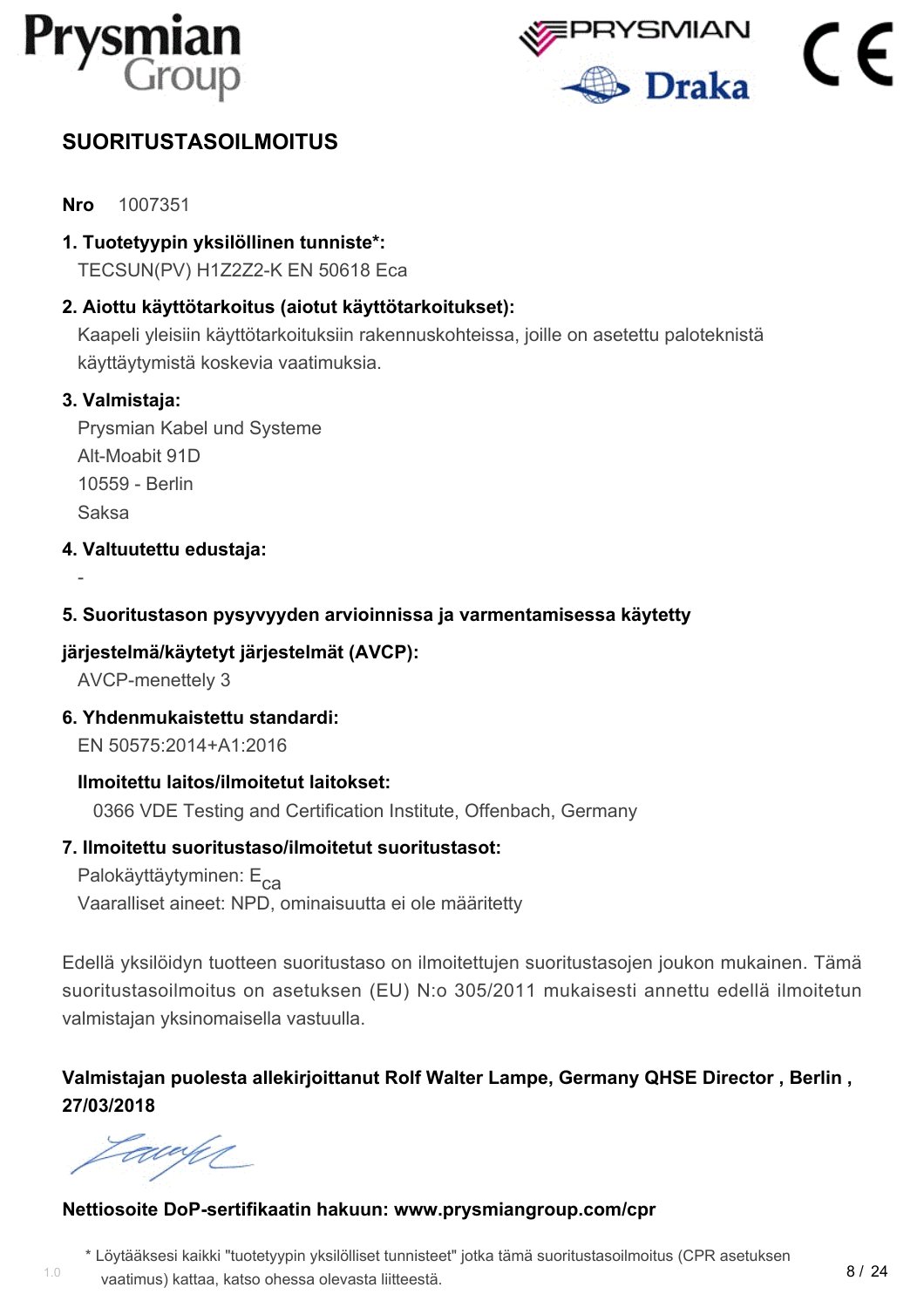



# <span id="page-10-0"></span>**PRESTANDADEKLARATION**

- **Nr** 1007351
- **1. Produkttypens unika identifikationskod\*:** TECSUN(PV) H1Z2Z2-K EN 50618 Eca
- **2. Avsedd användning/avsedda användningar:** Kablar för generell användning i byggnadsverk där brandkrav föreligger

#### **3. Tillverkare:**

-

Prysmian Kabel und Systeme Alt-Moabit 91D 10559 - Berlin **T**vsk

- **4. Tillverkarens representant:**
- **5. System för bedömning och fortlöpande kontroll av prestanda:** AVCP: 3
- **6. Harmoniserad standard:**

EN 50575:2014+A1:2016

# **Anmält/anmälda organ:**

0366 VDE Testing and Certification Institute, Offenbach, Germany

#### **7. Angiven prestanda:**

Reaktion vid brandpåverkan E<sub>ca</sub> Farliga ämnen: NPD

Prestandan för ovanstående produkt överensstämmer med den angivna prestandan. Denna prestandadeklaration har utfärdats i enlighet med förordning (EU) nr 305/2011 på eget ansvar av den tillverkare som anges ovan.

**Undertecknad på tillverkarens vägnar av Rolf Walter Lampe, Germany QHSE Director ort Berlin , dag för utfärdande 27/03/2018**

<u>ta</u>wa h

1.0

**Webbaddress till DOP - sökare: www.prysmiangroup.com/cpr**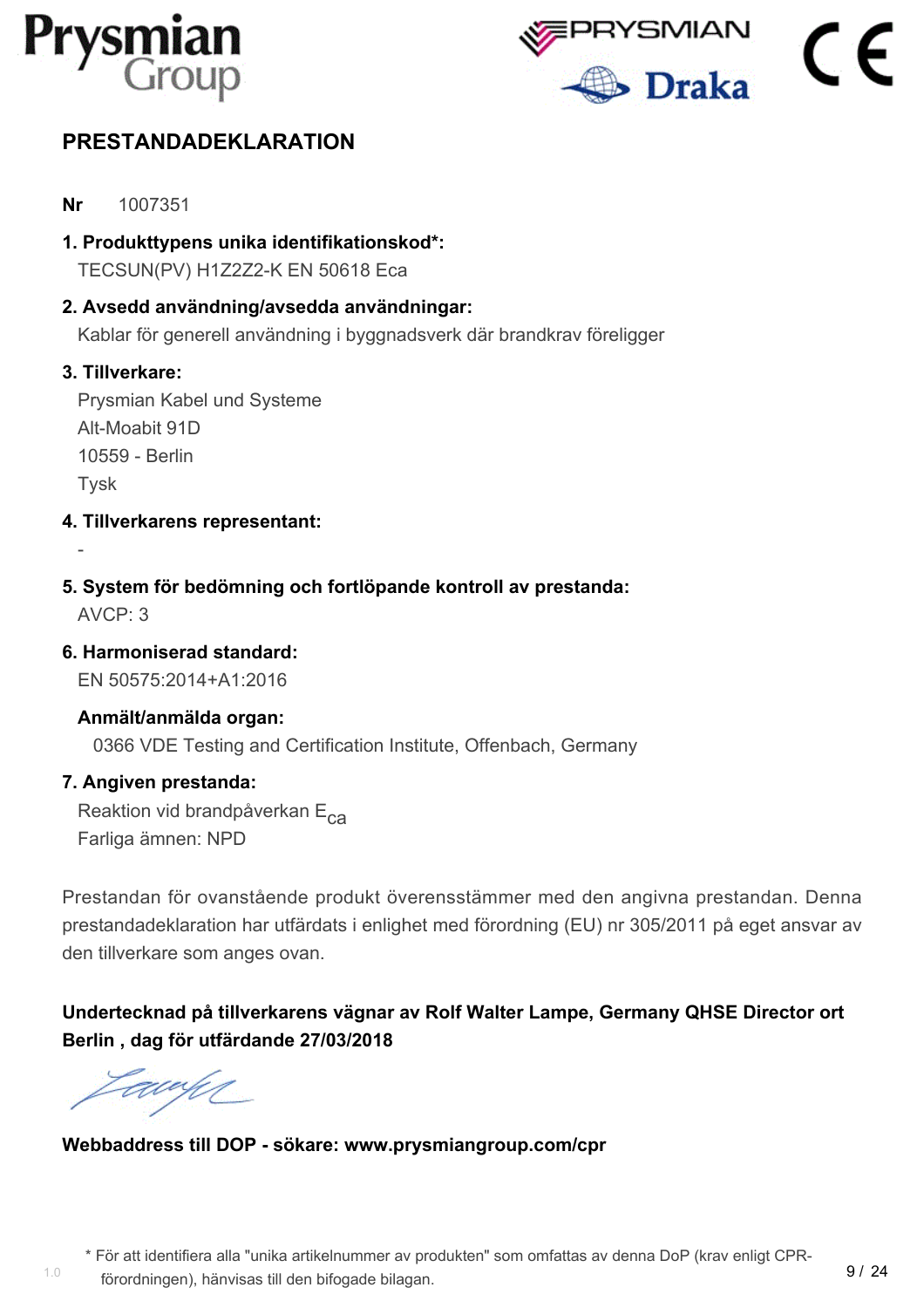



# <span id="page-11-0"></span>**YTELSES DEKLARASJON**

- **Nr.** 1007351
- **1. Unik identifikasjons kode for produktet\*:** TECSUN(PV) H1Z2Z2-K EN 50618 Eca

#### **2. Anvendelses område/områder:**

Kabel for generell bruk i byggverk, avhengig av gjeldende brannkrav

#### **3. Produsent**

-

Prysmian Kabel und Systeme Alt-Moabit 91D 10559 - Berlin **Tyskland** 

- **4. Bemyndiget representant**
- **5. System/systemer for bedømming og fortløpende kontroll av ytelse** AVCP: 3
- **6. Harmonisert standard**

EN 50575:2014+A1:2016

#### **Sertifiserings organ:**

0366 VDE Testing and Certification Institute, Offenbach, Germany

#### **7. Ytelses deklarasjon(er) / erklæring(er)**

Brannmotstand:  $E_{ca}$ Innhold av farlige stoffer: Ingen ytelse beskrevet

Ytelses deklarasjon for produktet beskrevet over er i overenstemmelse med den angitte yteevne. Denne deklarasjon er utstedt, i henhold til EU-Regulativ nr 305/2011, under eget ansvar av den identifiserte produsent beskrevet over.

**Signert for, og på vegne av, produsent Rolf Walter Lampe, Germany QHSE Director i Berlin den 27/03/2018**

awy

**Web adresse for DOP finner: www.prysmiangroup.com/cpr**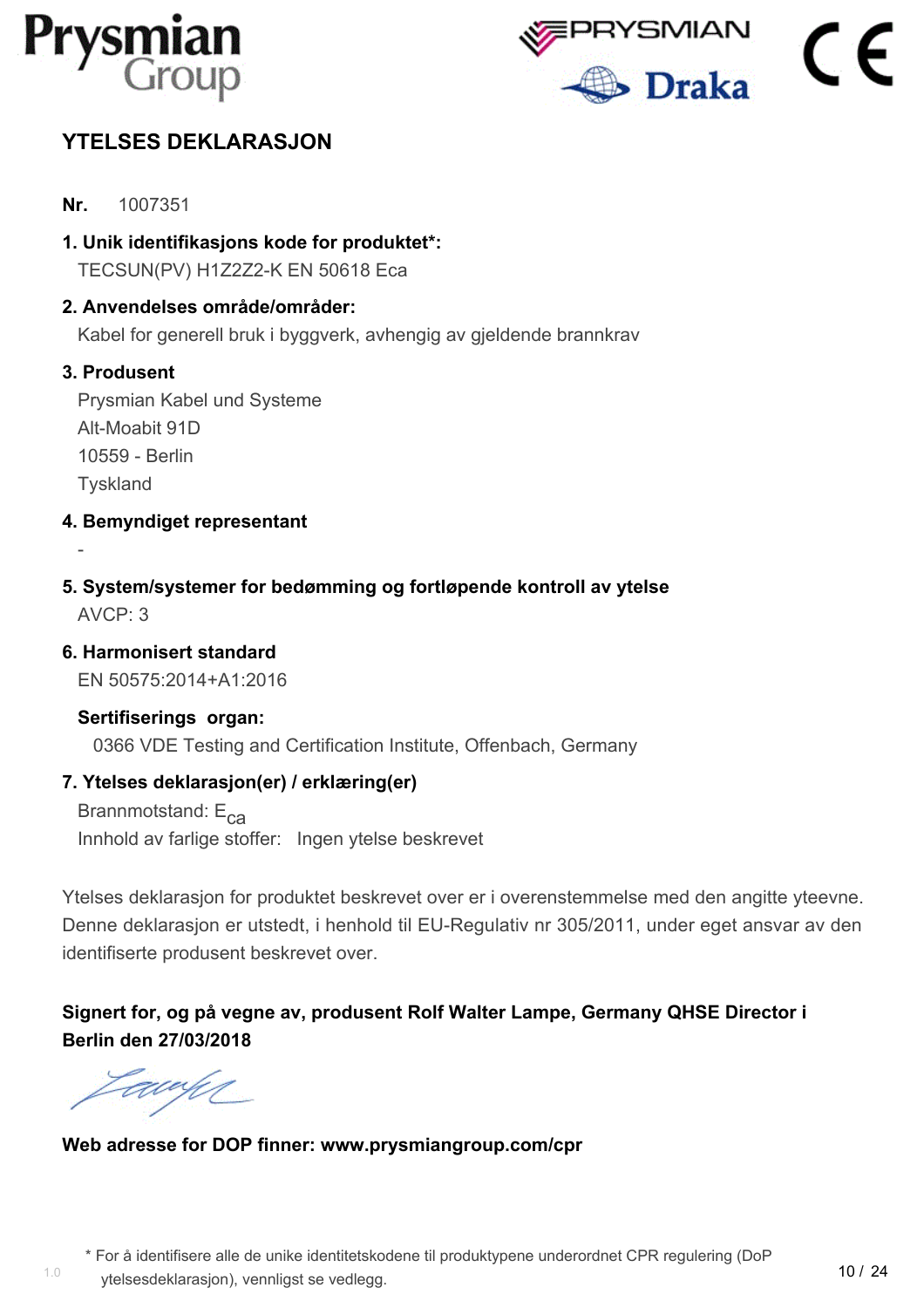



# <span id="page-12-0"></span>**YDEEVNEDEKLARATION**

- **Nr.** 1007351
- **1. Varetypens unikke identifikationskode\*:**

TECSUN(PV) H1Z2Z2-K EN 50618 Eca

#### **2. Tilsigtet anvendelse:**

Kabler til almindelig anvendelse indenfor bygge og anlæg med krav til brandreaktion

#### **3. Fabrikant:**

-

Prysmian Kabel und Systeme Alt-Moabit 91D 10559 - Berlin Germany

- **4. Bemyndiget repræsentant:**
- **5. System eller systemer til vurdering og kontrol af konstansen af ydeevnen:** AVCP: 3
- **6. Harmoniseret standard:**

EN 50575:2014+A1:2016

#### **Notificeret organ/notificerede organer:**

0366 VDE Testing and Certification Institute, Offenbach, Germany

#### **7. Deklareret ydeevne/deklarerede ydeevner:**

Modstandsdygtighed ved brand:  $E_{ca}$ Indhold af farlige stoffer(REACH): NPD

Ydeevnen for den vare, der er anført ovenfor, er i overensstemmelse med den deklarerede ydeevne. Denne ydeevnedeklaration er udarbejdet i overensstemmelse med forordning (EU) nr. 305/2011 på eneansvar af den fabrikant, der er anført ovenfor.

# **Underskrevet for fabrikanten og på dennes vegne af Rolf Walter Lampe, Germany QHSE Director sted Berlin dato den 27/03/2018**

awy

#### **Web adresse for DOP finner: www.prysmiangroup.com/cpr**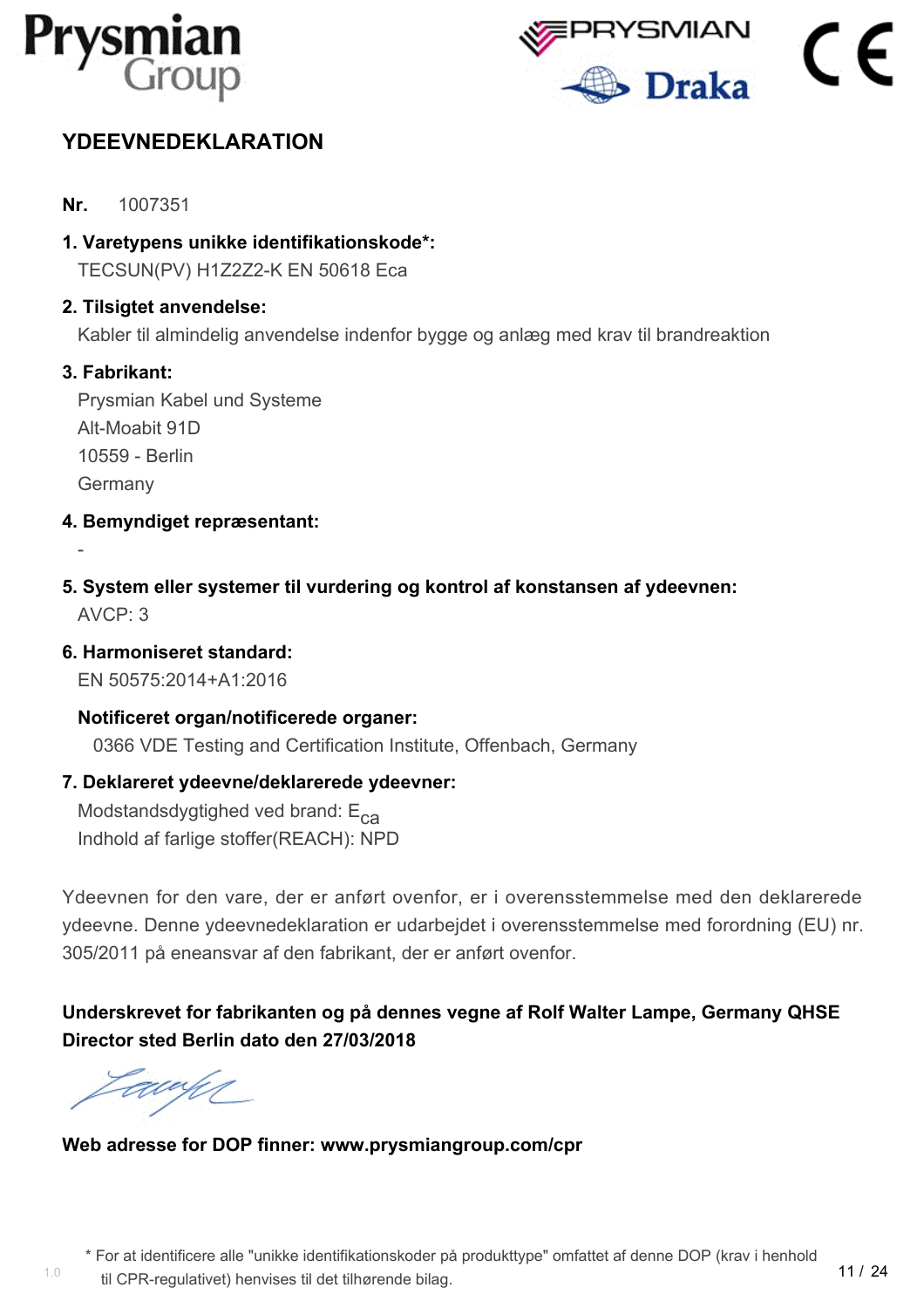



# <span id="page-13-0"></span>**TELJESÍTMÉNY NYILATKOZAT**

**Száma:** 1007351

**1. A terméktípus egyedi azonosító kódja\*:** TECSUN(PV) H1Z2Z2-K EN 50618 Eca

#### **2. Felhasználás célja(i):**

Általános alkalmazású vezetékek építési munkálatai a tűzveszélyességi követelmények szerint

#### **3. Gyártó:**

Prysmian Kabel und Systeme Alt-Moabit 91D 10559 - Berlin Németország

- **4. A meghatalmazott képviselő:**
- **5. Az AVCP-rendszer(ek):**

AVCP: 3

-

**6. Harmonizált szabvány:**

EN 50575:2014+A1:2016

#### **Bejelentett szerv(ek):**

0366 VDE Testing and Certification Institute, Offenbach, Germany

#### **7. A nyilatkozatban szereplő teljesítmény(ek):**

Tűzveszélyesség: E<sub>ca</sub> Veszélyes anyagok: NPD

A fent azonosított termék teljesítménye megfelel a bejelentett teljesítmény(ek)nek. A 305/2011/EU rendeletnek megfelelően e teljesítménynyilatkozat kiadásáért kizárólag a fent meghatározott gyártó a felelős.

# **A gyártó nevében és részéről aláíró személy Rolf Walter Lampe, Germany QHSE Director kibocsájtás helye Berlin kibocsájtás dátuma 27/03/2018**

Eddy (

1.0

#### **DoP internetes kereső: www.prysmiangroup.com/cpr**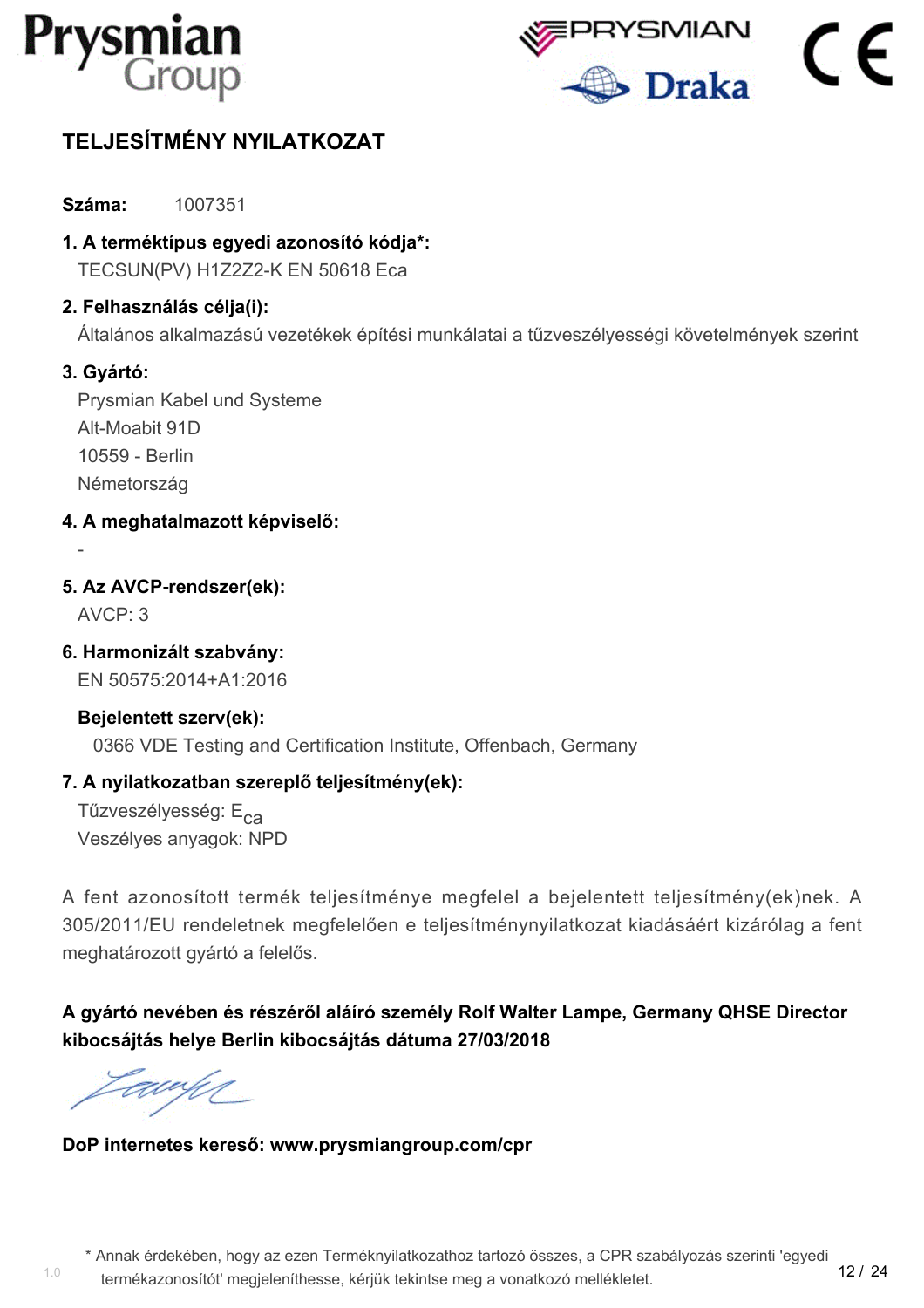



# <span id="page-14-0"></span>**DECLARATIA DE PERFORMANTĂ**

- **Nr.** 1007351
- **1. Cod unic de identificare al produsului-tip\*:** TECSUN(PV) H1Z2Z2-K EN 50618 Eca

**2. Utilizare (utilizări) preconizată (preconizate):**

Cabluri pentru aplicatii generale în lucrări de constructii care sunt conforme cu prescriptiile privind reactia la foc

#### **3. Fabricant:**

-

Prysmian Kabel und Systeme Alt-Moabit 91D 10559 - Berlin Germană

- **4. Reprezentant autorizat:**
- **5. Sistemul (sistemele) de evaluare si de verificare a constantei performantei:**  $AVCP: 3$

**6. Standard armonizat:** EN 50575:2014+A1:2016

**Organism (organisme) notificat(e):** 0366 VDE Testing and Certification Institute, Offenbach, Germany

#### **7. Performanta (performante) declarată (declarate):**

Reactie la foc:  $E_{CA}$ Substante periculoase: NPD

Performanta produsului identificat mai sus este în conformitate cu setul de performante declarate. Această declaratie de performantă este eliberată în conformitate cu Regulamentul (UE) nr. 305/2011, pe răspunderea exclusivă a fabricantului identificat mai sus.

**Semnată pentru si în numele fabricantului de către Rolf Walter Lampe, Germany QHSE Director în Berlin la data eliberării 27/03/2018**

awy

#### **Adresa WEB unde se găseste DOP: www.prysmiangroup.com/cpr**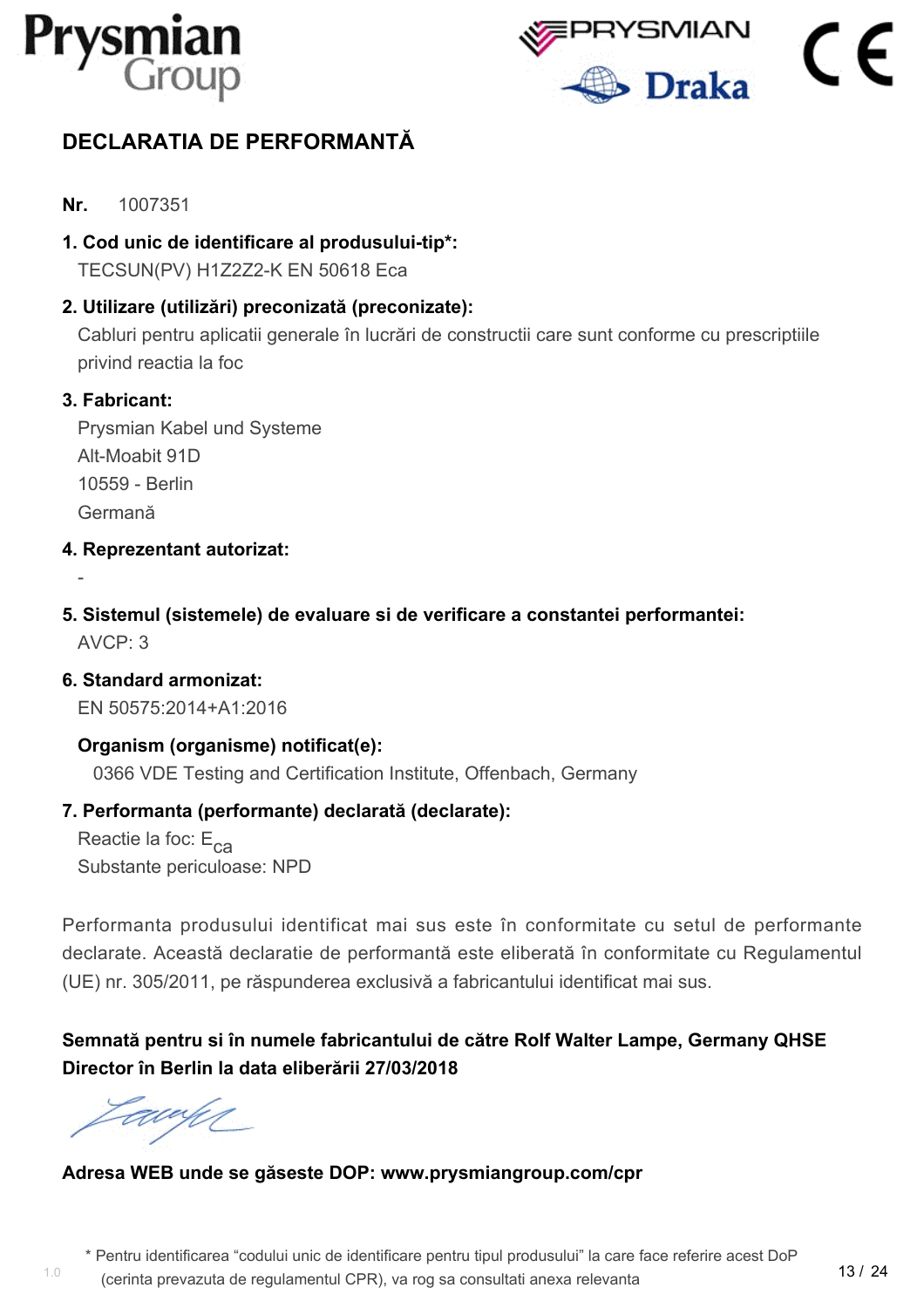



# <span id="page-15-0"></span>**TOIMIVUSDEKLARATSIOON**

- **nr** 1007351
- **1. Tootetüübi kordumatu identifitseerimiskood\*:** TECSUN(PV) H1Z2Z2-K EN 50618 Eca
- **2. Kavandatud kasutusala(d):**

Ehitustöödel kasutatavad üldtarbekaablite reageerimise nõuded tulele

#### **3. Tootja:**

Prysmian Kabel und Systeme Alt-Moabit 91D 10559 - Berlin Saksa

- **4. Volitatud esindaja:**
- **5. Toimivuse püsivuse hindamise ja kontrolli süsteem:**

AVCP: 3

-

**6. Ühtlustatud standard:**

EN 50575:2014+A1:2016

#### **Teavitatud asutus(ed):**

0366 VDE Testing and Certification Institute, Offenbach, Germany

#### **7. Deklareeritud toimivus:**

Tuletundlikkus:  $E_{c2}$ Ohtlikud ained: NPD

Eespool kirjeldatud toote toimivus vastab deklareeritud toimivusele. Käesolev toimivusdeklaratsioon on välja antud kooskõlas määrusega (EL) nr 305/2011 eespool nimetatud tootja ainuvastutusel.

**Tootja poolt ja nimel allkirjastanud Rolf Walter Lampe, Germany QHSE Director koht Berlin väljaandmise kuupäev 27/03/2018**

Eawy

**DoP leidja veebileht: www.prysmiangroup.com/cpr**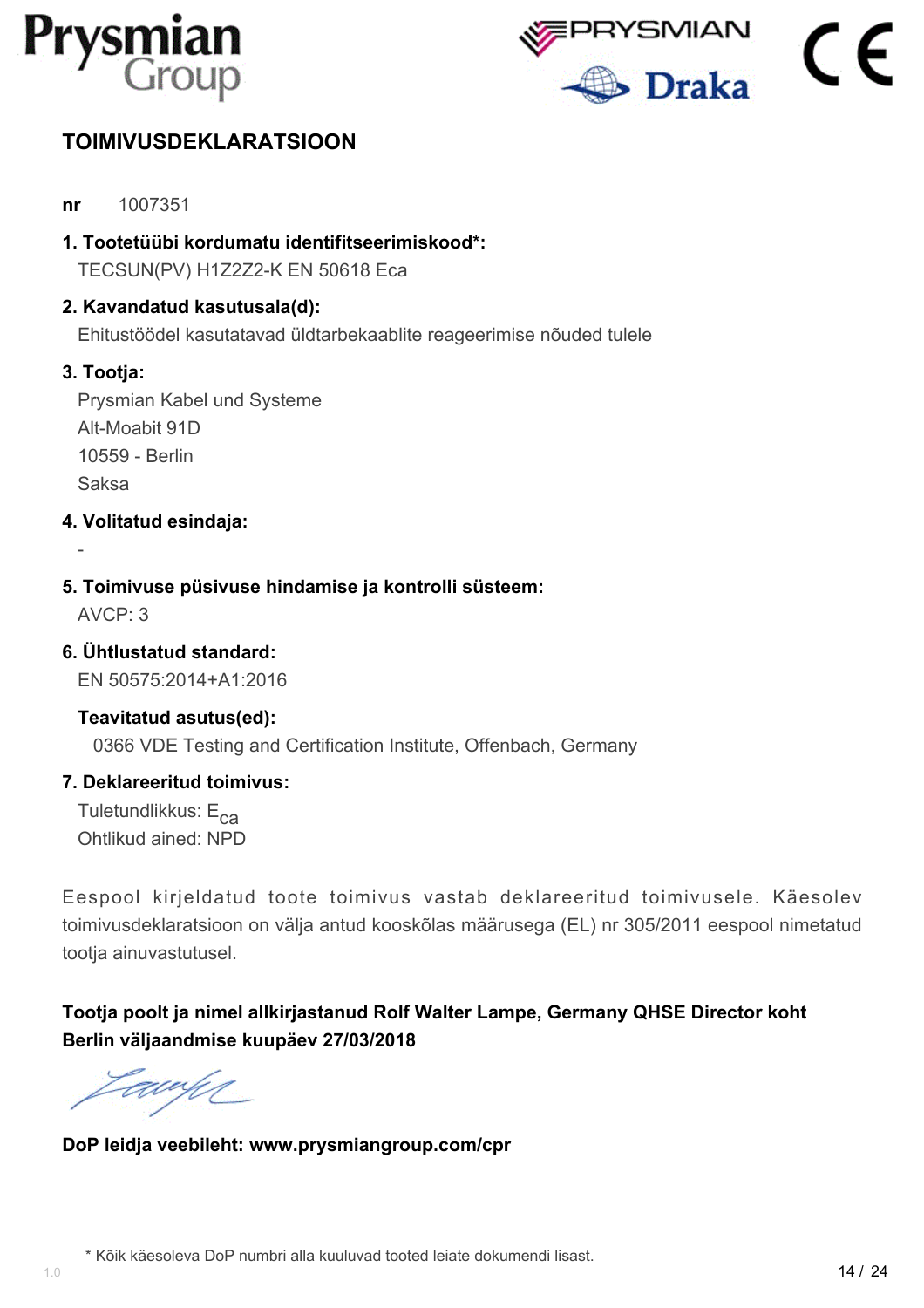



# <span id="page-16-0"></span>**EKSPLOATACINIŲ SAVYBIŲ DEKLARACIJA**

#### **Nr.** 1007351

**1. Produkto tipo unikalus identifikavimo kodas\*:**

TECSUN(PV) H1Z2Z2-K EN 50618 Eca

#### **2. Naudojimo paskirtis (-ys):**

Bendrosios paskirties statybos darbuose naudojami kabeliai, kuriems keliami reakcijos į ugnį reikalavimai

#### **3. Gamintojas:**

-

Prysmian Kabel und Systeme Alt-Moabit 91D 10559 - Berlin Germany

- **4. Įgaliotasis atstovas:**
- **5. Eksploatacinių savybių pastovumo vertinimo ir tikrinimo sistema (-os):**  $AVCP: 3$

**6. Darnusis standartas:** EN 50575:2014+A1:2016

**Notifikuotoji (-osios) įstaiga (-os):** 0366 VDE Testing and Certification Institute, Offenbach, Germany

#### **7. Deklaruojama (-os) eksploatacinė (-ės) savybė (-ės):**

Priešgaisrinės savybės: E<sub>ca</sub> Pavojingos medžiagos: NPD

Nurodyto produkto eksploatacinės savybės atitinka visas deklaruotas eksploatacines savybes. Ši eksploatacinių savybių deklaracija pateikiama vadovaujantis Reglamentu (ES) Nr. 305/2011, atsakomybė už jos turinį tenka tik joje nurodytam gamintojui.

# **Pasirašyta (gamintojo ir jo vardu) Rolf Walter Lampe, Germany QHSE Director vieta Berlin išdavimo data 27/03/2018**

EU UM

1.0

#### **Interneto adresas DOP ieškiklis: www.prysmiangroup.com/cpr**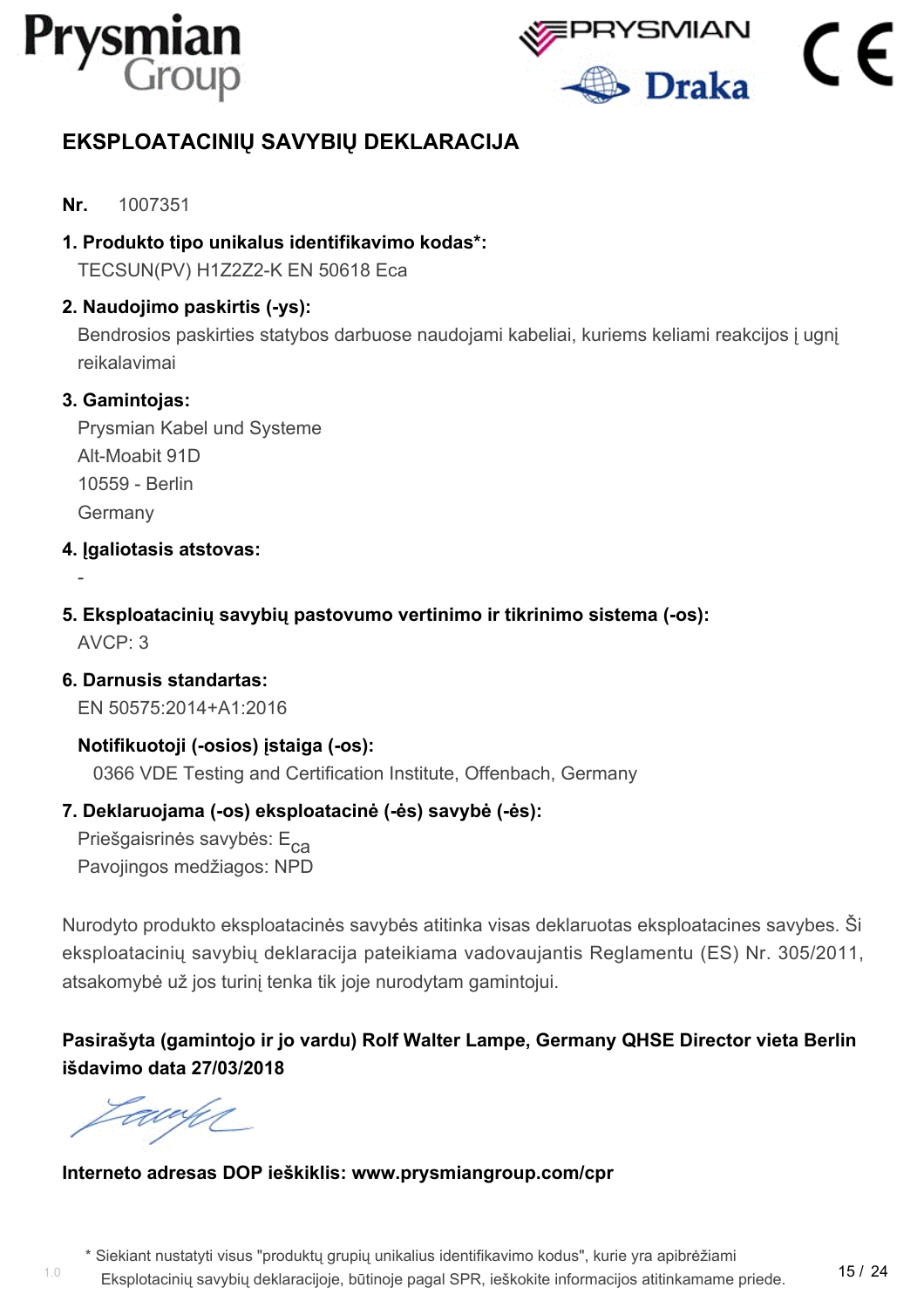



# <span id="page-17-0"></span>**EKSPLUATĀCIJAS ĪPAŠĪBU DEKLARĀCIJA**

- **Nr.** 1007351
- **1. Unikālais izstrādājuma tipa identifikācijas numurs\*:** TECSUN(PV) H1Z2Z2-K EN 50618 Eca
- **2. Paredzētais izmantojums:**

Ugunsdrošības prasībām atbilstoši vispārīga lietojuma kabeļi celtniecības darbos

#### **3. Ražotājs:**

-

Prysmian Kabel und Systeme Alt-Moabit 91D 10559 - Berlin Germany

- **4. Pilnvarotais pārstāvis:**
- **5. Ekspluatācijas īpašību noturības novērtējuma un pārbaudes (AVCP) sistēma(-as):** AVCP: 3
- **6. Saskaņotais standarts:**

EN 50575:2014+A1:2016

#### **Paziņotā(-ās) iestāde(-es):**

0366 VDE Testing and Certification Institute, Offenbach, Germany

#### **7. Deklarētā(-ās) ekspluatācijas īpašība(-as):**

Degamība:  $E_{ca}$ Bīstamas vielas: NPD

Iepriekš norādītā izstrādājuma ekspluatācijas īpašības atbilst deklarēto ekspluatācijas īpašību kopumam. Šī ekspluatācijas īpašību deklarācija izdota saskaņā ar Regulu (ES) Nr. 305/2011, un par to ir atbildīgs vienīgi iepriekš norādītais ražotājs.

## **Parakstīts ražotāja vārdā Rolf Walter Lampe, Germany QHSE Director vieta Berlin izdošanas datums 27/03/2018**

Eddy (

1.0

## **Tīmekļa adrese DOP atradējs: www.prysmiangroup.com/cpr**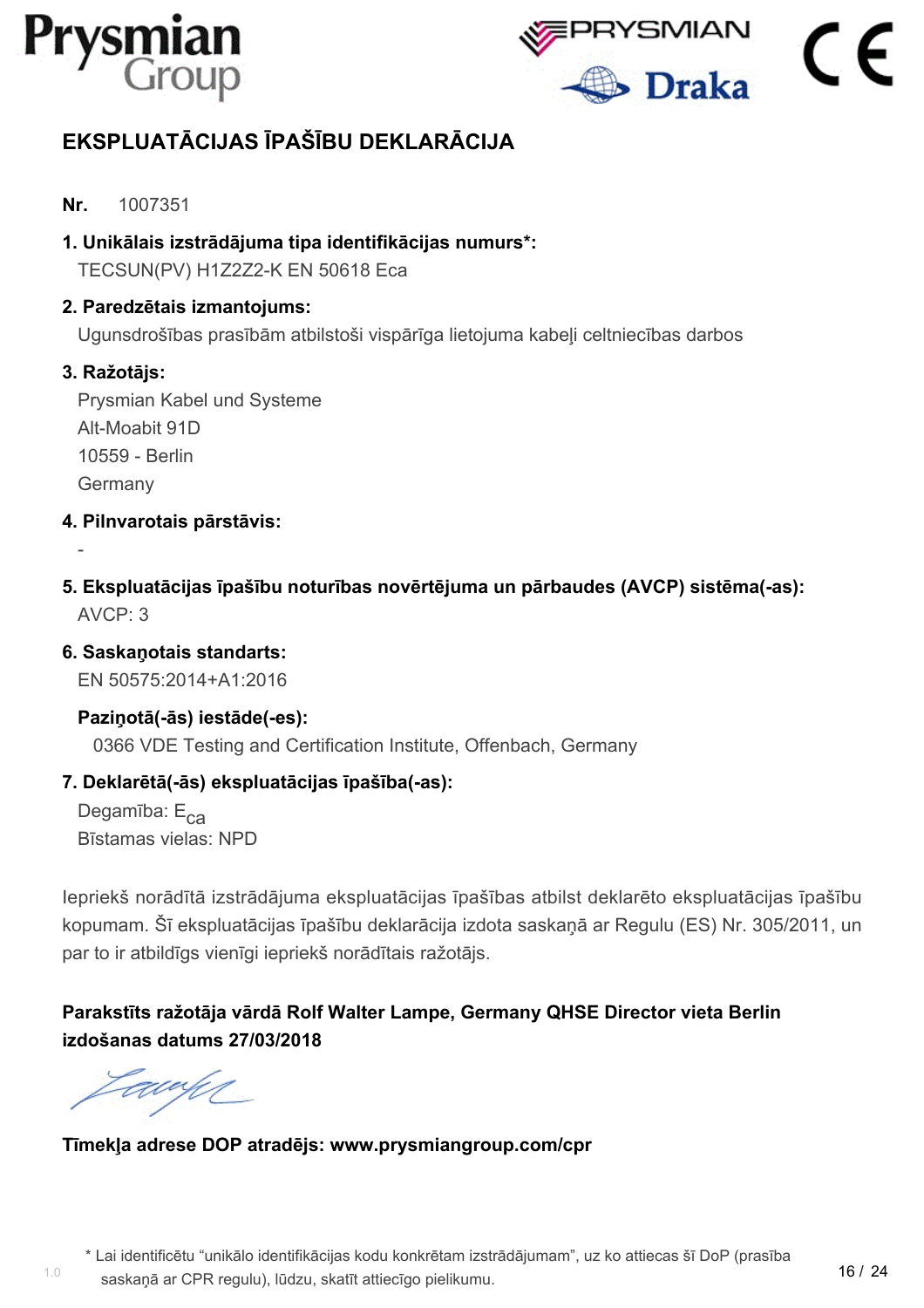



17 / 24

# <span id="page-18-0"></span>**PROHLÁŠENÍ O VLASTNOSTECH**

- **č.** 1007351
- **1. Jedinečný identifikační kód typu výrobku\*:** TECSUN(PV) H1Z2Z2-K EN 50618 Eca

#### **2. Zamýšlené použití:**

Kabely pro všeobecné použití ve stavbách ve vztahu k požadavkům na reakce na oheň

#### **3. Výrobce:**

-

Prysmian Kabel und Systeme Alt-Moabit 91D 10559 - Berlin Německy

- **4. Zplnomocněný zástupce:**
- **5. Systém(y) POSV(posuzování a ověřování neměnností parametrů):** AVCP: 3
- **6. Harmonizovaná norma:**

EN 50575:2014+A1:2016

#### **Notifikovaný(é) subjekt(y):**

0366 VDE Testing and Certification Institute, Offenbach, Germany

#### **7. Deklarovaná vlastnost/Deklarované vlastnosti:**

Reakce na oheň: E<sub>ca</sub> Nebezpečné látky: NPD

Vlastnosti výše uvedeného výrobku jsou ve shodě se souborem deklarovaných vlastností. Toto prohlášení o vlastnostech se v souladu s nařízením (EU) č. 305/2011 vydává na výhradní odpovědnost výrobce uvedeného výše.

**Podepsáno za výrobce a jeho jménem Rolf Walter Lampe, Germany QHSE Director v/ve Berlin . Datum vydání : 27/03/2018**

EU U

**DoP internetový vyhledávač: www.prysmiangroup.com/cpr**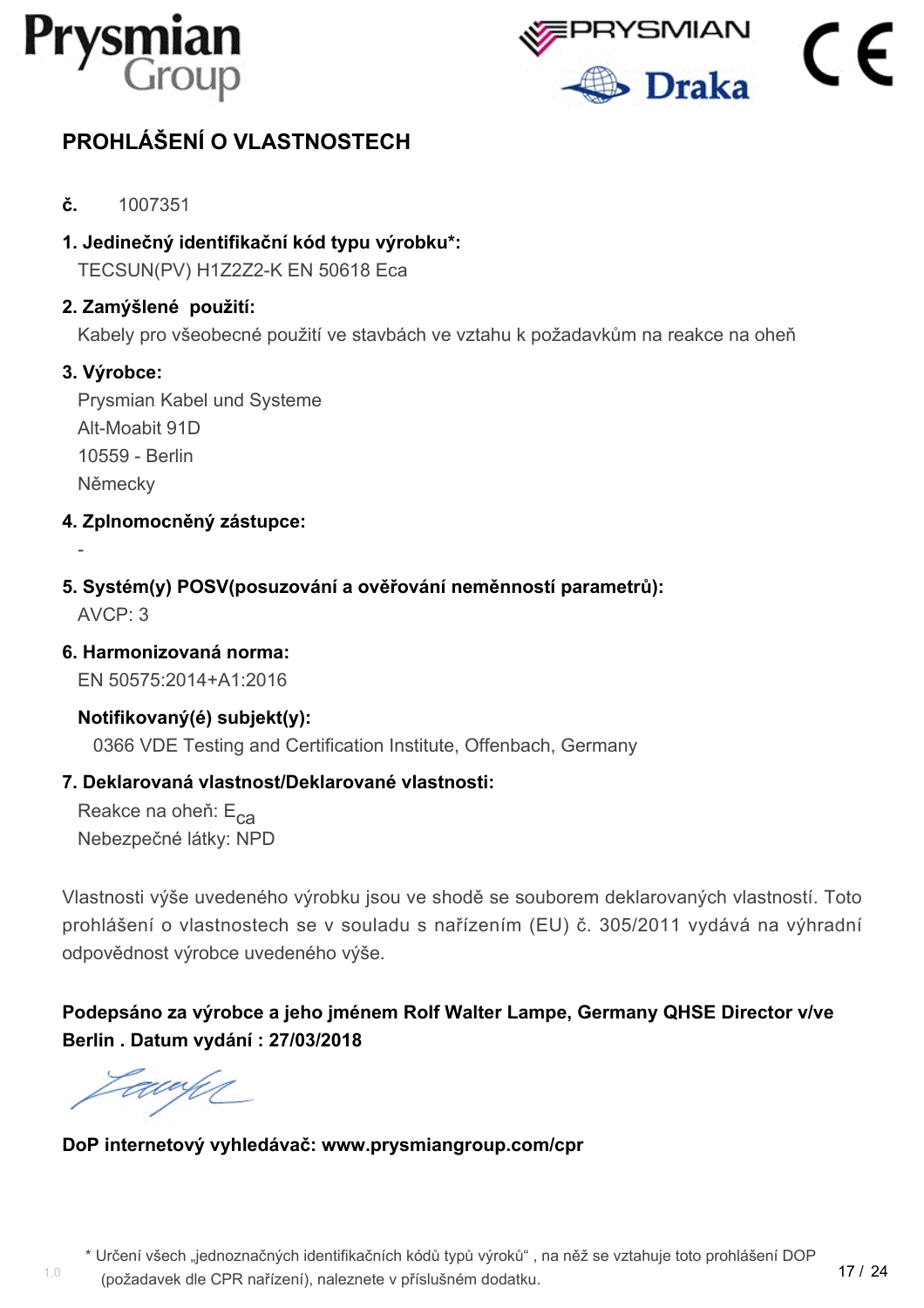



# <span id="page-19-0"></span>**VYHLÁSENIE O PARAMETROCH**

- **č.** 1007351
- **1. Jedinečný identifikačný kód typu výrobku\*:** TECSUN(PV) H1Z2Z2-K EN 50618 Eca

#### **2. Zamýšľané použitie/použitia:**

Káble pre všeobecné použitie v stavbách vo vzťahu k požiadavkám reakcie na oheň

#### **3. Výrobca:**

-

Prysmian Kabel und Systeme Alt-Moabit 91D 10559 - Berlin Nemecko

- **4. Splnomocnený zástupca:**
- **5. Systém(-y) posudzovania a overovania nemennosti parametrov:** AVCP: 3
- **6. Harmonizovaná norma:**

EN 50575:2014+A1:2016

#### **Notifikovaný(-é) subjekt(-y):**

0366 VDE Testing and Certification Institute, Offenbach, Germany

#### **7. Deklarované parametre:**

Reakcia na oheň: E<sub>ca</sub> Nebezpečné látky: NPD - nie sú určené parametre

Uvedené parametre výrobku sú v zhode so súborom deklarovaných parametrov. Toto vyhlásenie o parametroch sa v súlade s nariadením (EÚ) č. 305/2011 vydáva na výhradnú zodpovednosť uvedeného výrobcu

**Podpísal(-a) za a v mene výrobcu Rolf Walter Lampe, Germany QHSE Director v/vo Berlin dňa 27/03/2018**

awun

#### **DoP internetový vyhľadávač: www.prysmiangroup.com/cpr**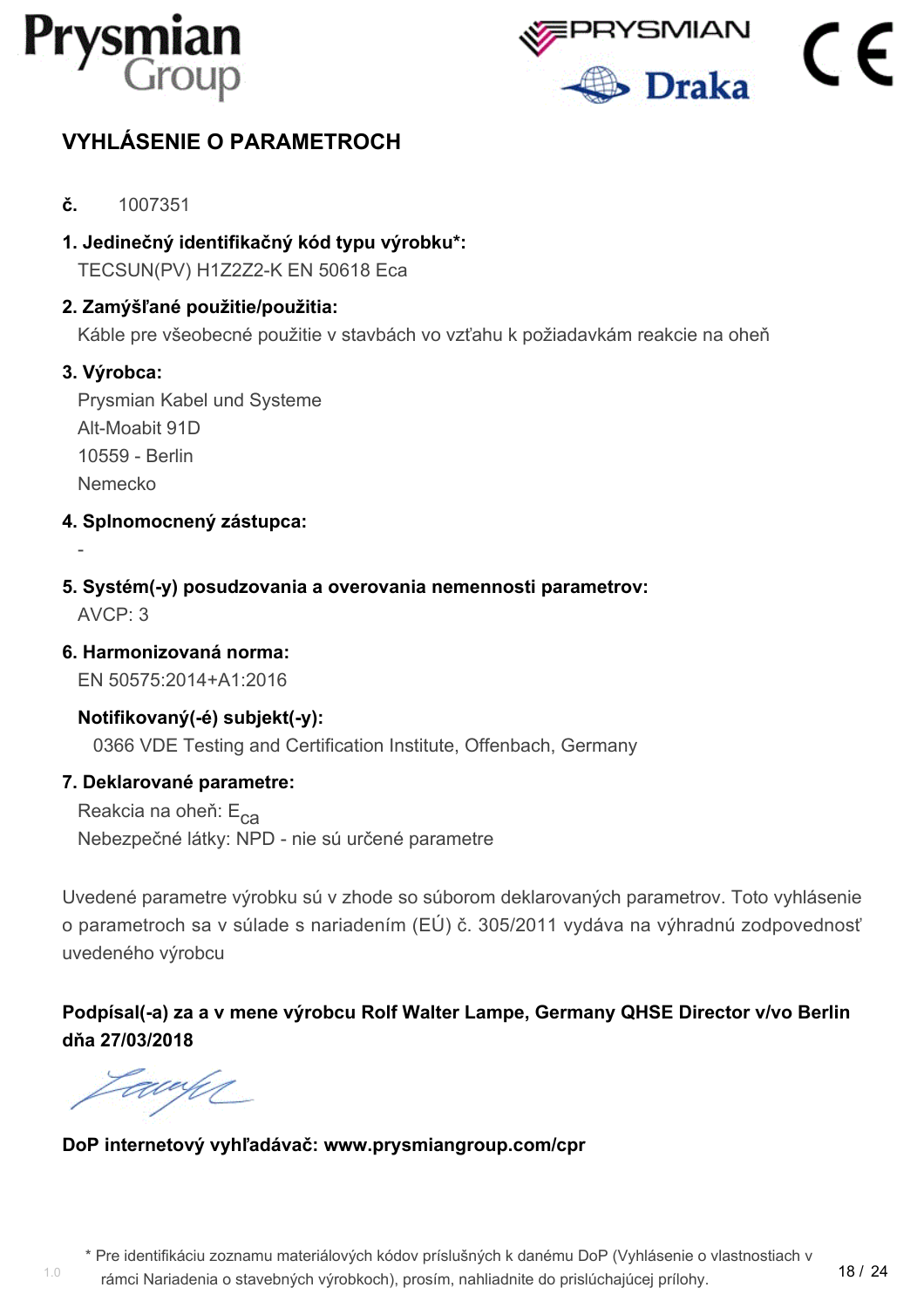



# <span id="page-20-0"></span>**PERFORMANS BEYANI**

**No.** 1007351

**1. Ürün-tipi kimlik kodu\*:**

TECSUN(PV) H1Z2Z2-K EN 50618 Eca

#### **2. Kullanım amacı/amaçları**

Yapılarda kullanılan ve yangına tepki performansı şartlarını sağlayan kablolardır.

#### **3. İmalatçı**

Prysmian Kabel und Systeme Alt-Moabit 91D 10559 - Berlin Almanca

**4. Yetkili temsilci**

#### **5. (AVCP) Yapı malzemesinin performansının değişmezliğinin değerlendirilmesi ve**

#### **doğrulanması sistem veya sistemleri:**

AVCP: 3

-

**6. Harmonize standard :** EN 50575:2014+A1:2016

**Onaylanmış kuruluş(/lar)** 0366 VDE Testing and Certification Institute, Offenbach, Germany

#### **7. Beyan edilen performans/lar:**

Yangına tepki: E<sub>ca</sub> Tehlikeli maddeler: Performans belirlenmemiştir

Yukarıda tanımlanan ürünün performansı beyan edilen performans(/lar)a uygundur. Bu performans beyanı, tüm sorumluluğu yukarıda tanımlanan üreticide olmak üzere, (EU) No 305/2011 yönetmeliğine uygun olarak yayınlanmıştır.

#### **Üretici adına – Rolf Walter Lampe, Germany QHSE Director - Berlin - 27/03/2018**

awy

#### **DOP Bulucu Web Adresi: www.prysmiangroup.com/cpr**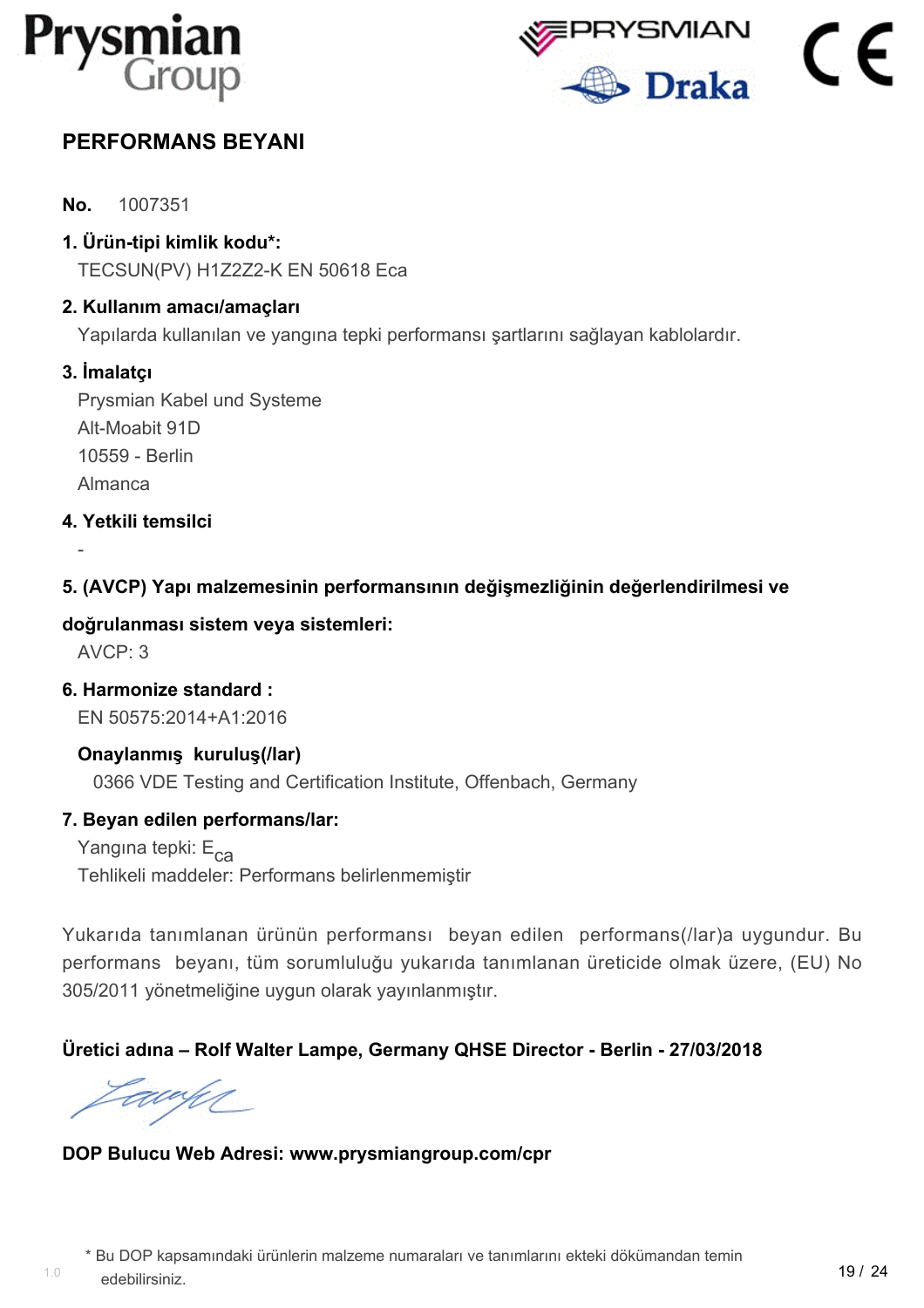



# <span id="page-21-0"></span>**DECLARAÇÃO DE DESEMPENHO**

- **N.°** 1007351
- **1. Código de identificação único do produto-tipo\*:**

TECSUN(PV) H1Z2Z2-K EN 50618 Eca

#### **2. Utilização(ões) prevista(s**

Cabos para aplicações gerais em trabalhos de construção sujeitas aos requisitos de reação ao fogo

#### **3. Fabricante:**

Prysmian Kabel und Systeme Alt-Moabit 91D 10559 - Berlin Alemão

#### **4. Mandatário:**

-

**5. Sistema(s) de avaliação e verificação da regularidade do desempenho (AVCP):**  $AVCP: 3$ 

**6. Norma harmonizada:** EN 50575:2014+A1:2016

**Organismo(s) notificado(s): .** 0366 VDE Testing and Certification Institute, Offenbach, Germany

#### **7. Desempenho(s) declarado(s):**

Reação ao fogo: E<sub>ca</sub> Substâncias perigosas: NPD

O desempenho do produto identificado acima está em conformidade com o conjunto de desempenhos declarados. A presente declaração de desempenho é emitida, em conformidade com o Regulamento (UE) n.o 305/2011, sob a exclusiva responsabilidade do fabricante identificado acima.

**Assinado por e em nome do fabricante por Rolf Walter Lampe, Germany QHSE Director no local Berlin na data de emissão 27/03/2018**

awye

1.0

#### **Endereço WEB do DOP FINDER: www.prysmiangroup.com/cpr**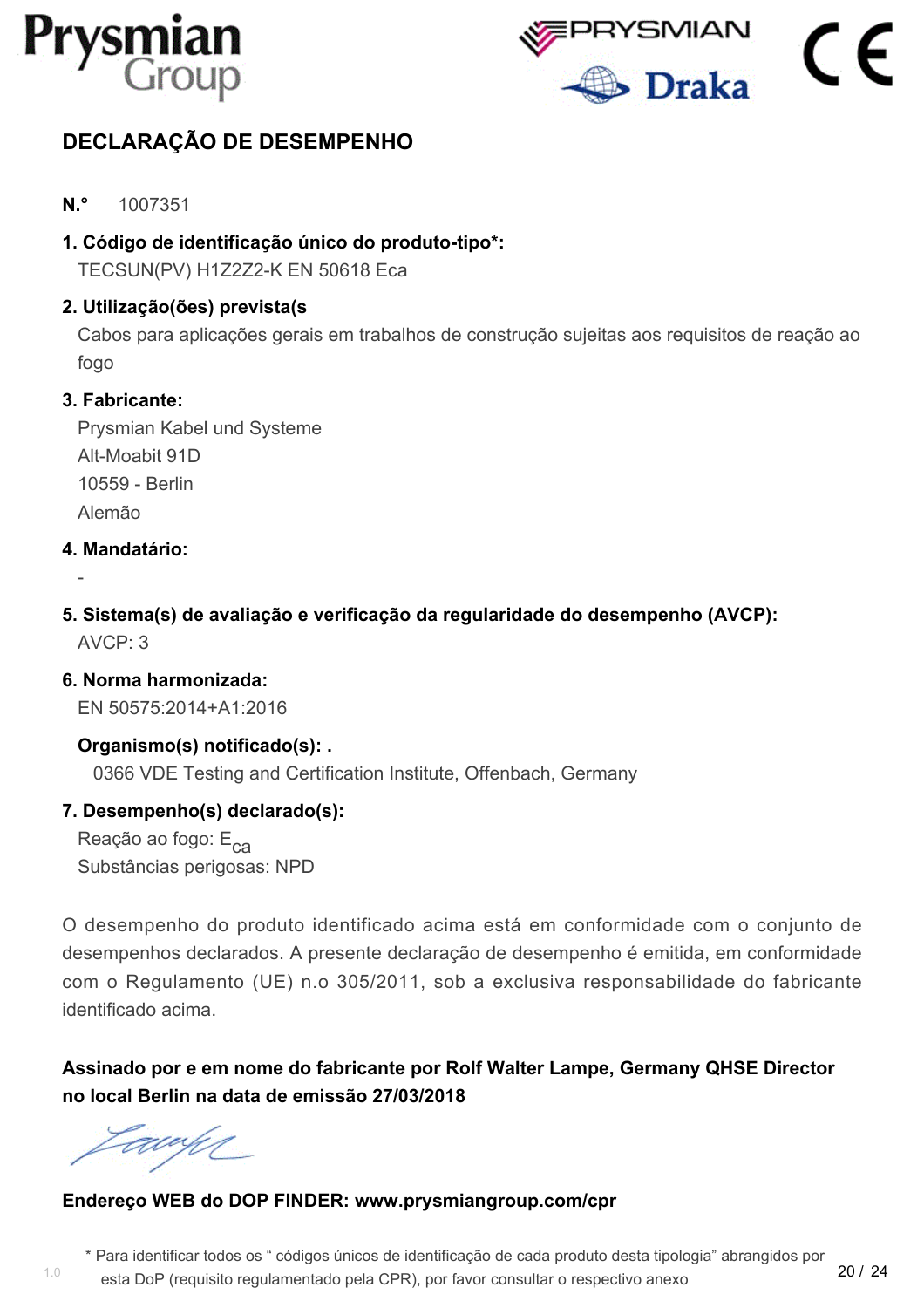



# <span id="page-22-0"></span>**DEKLARACJA WŁAŚCIWOŚCI UŻYTKOWYCH**

#### **NR.** 1007351

#### **1. Niepowtarzalny kod identyfikacyjny wyrobu\*:**

TECSUN(PV) H1Z2Z2-K EN 50618 Eca

#### **2. Zastosowanie:**

Kable i przewody do zastosowań ogólnych w obiektach budowlanych o określonej klasie odporności pożarowej

#### **3. Producent**

Prysmian Kabel und Systeme Alt-Moabit 91D 10559 - Berlin niemiecki

**4. Upoważniony przedstawiciel**

## **5. Systemy AVCP**

 $AVCP: 3$ 

-

**6. Norma zharmonizowana:** EN 50575:2014+A1:2016

**Jednostka notyfikowana:** 0366 VDE Testing and Certification Institute, Offenbach, Germany

#### **7. Deklarowane właściwości użytkowych:**

Reakcja na ogień: E<sub>ca</sub> Substancje niebezpieczne: NPD

Przedstawione powyżej właściwości użytkowe produktu są zgodne z deklarowanymi właściwościami użytkowymi, które są zadeklarowane w normie. Niniejsza deklaracja właściwości użytkowych została wydana zgodnie z Regulacją (EU) No 305/2011, na własną odpowiedzialność producenta przedstawionego powyżej.

**Podpisane w imieniu producenta Rolf Walter Lampe, Germany QHSE Director w Berlin w dniu 27/03/2018**

awahn

1.0

#### **Adres internetowy wyszukiwarki DoP: www.prysmiangroup.com/cpr**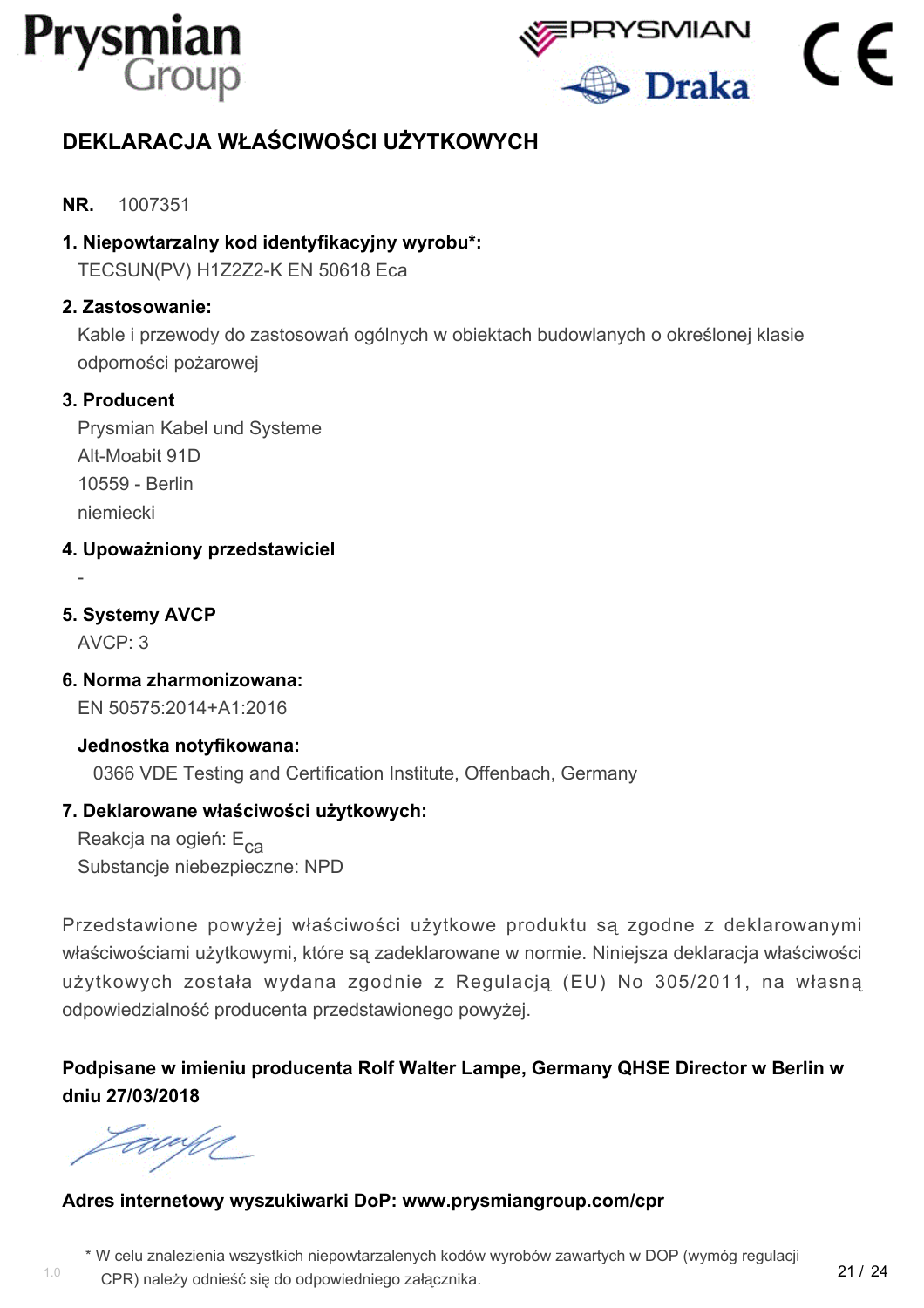



# <span id="page-23-0"></span>**IZJAVA O SVOJSTVIMA**

**Br.** 1007351

**1. Jedinstvena identifikacijska oznaka vrste proizvoda\*:**

TECSUN(PV) H1Z2Z2-K EN 50618 Eca

#### **2. Namjena/namjene:**

Kabel za općenitu primjenu u građevinskim radovima podliježe zahtjevima primjeni u gorivom okruženju

#### **3. Proizvođač:**

Prysmian Kabel und Systeme Alt-Moabit 91D 10559 - Berlin **Niemački** 

- **4. Ovlašteni predstavnik:**
- **5. Sustav/sustavi za ocjenu i provjeru stalnosti svojstava (AVCP):**

 $AVCP: 3$ 

-

**6. Usklađena norma:** EN 50575:2014+A1:2016

**Prijavljeno tijelo/prijavljena tijela:** 0366 VDE Testing and Certification Institute, Offenbach, Germany

#### **7. Objavljena svojstva:**

Reakcija na vatru: E<sub>ca</sub> Opasne supstance: NPD

Prije utvrđeno svojstvo proizvoda u skladu je s objavljenim svojstvima. Ova izjava o svojstvima izdaje se, u skladu s Uredbom (EU) br. 305/2011, pod isključivom odgovornošću prethodno utvrđenog proizvođača.

**Za proizvođača i u njegovo ime potpisao Rolf Walter Lampe, Germany QHSE Director U mjesto Berlin dana datum izdavanja 27/03/2018**

EU UM

## **WEB ADRESA – Deklaracija o performansu: www.prysmiangroup.com/cpr**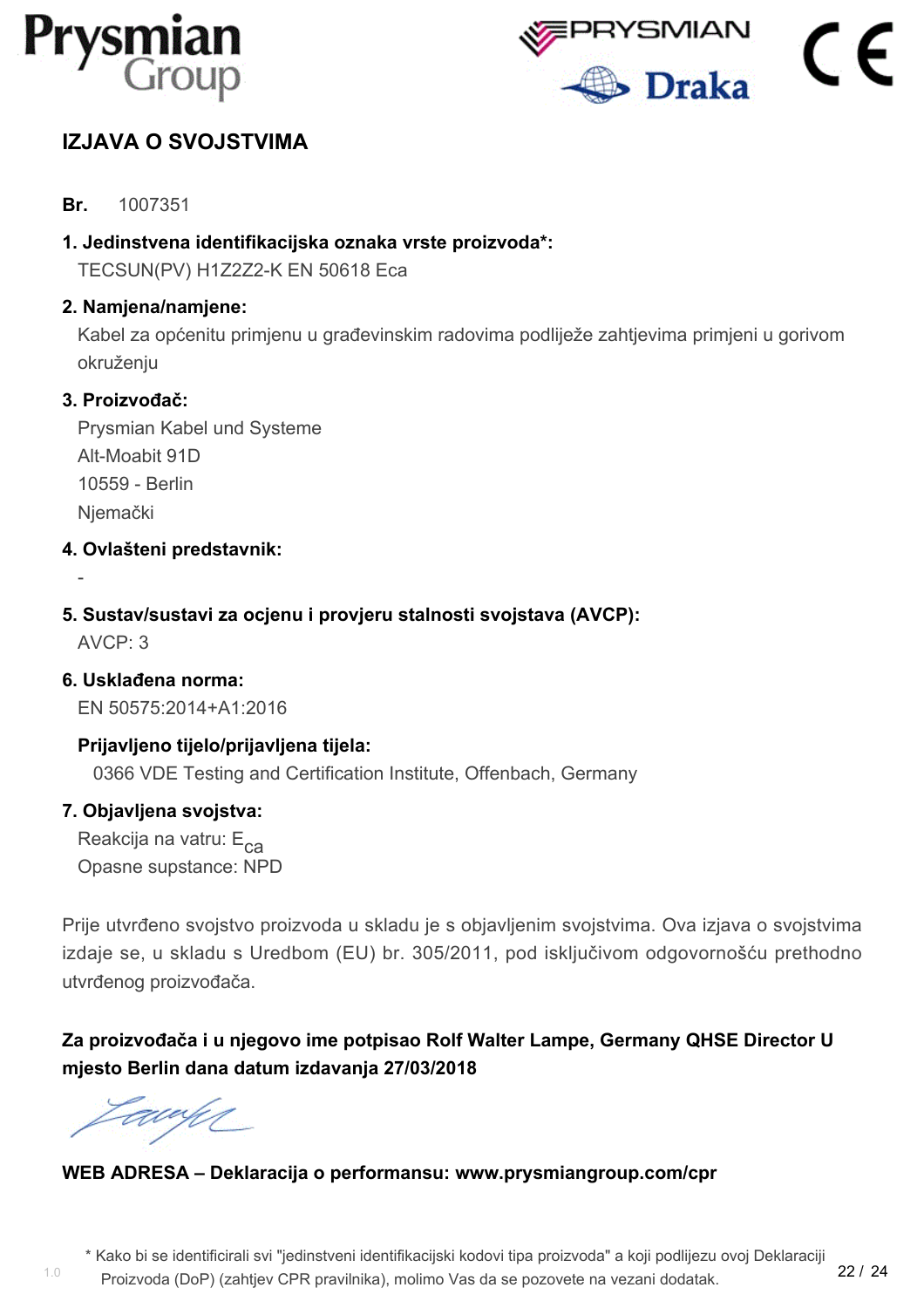



# <span id="page-24-0"></span>**IZJAVA O LASTNOSTIH**

- **Št.** 1007351
- **1. Enotna identifikacijska oznaka tipa proizvoda\*:** TECSUN(PV) H1Z2Z2-K EN 50618 Eca
- **2. Predvidena uporaba:**

Kabli za splošno uporabo za gradbena dela glede na zahteve za odpornost proti požaru

#### **3. Proizvajalec:**

Prysmian Kabel und Systeme Alt-Moabit 91D 10559 - Berlin Nemško

- **4. Pooblaščeni zastopnik:**
- **5. Sistemi ocenjevanja in preverjanja nespremenljivosti lastnosti:**

AVCP: 3

-

**6. Harmonizirani standard:**

EN 50575:2014+A1:2016

#### **Priglašeni organi: EN 50575:2014+A1:2016**

0366 VDE Testing and Certification Institute, Offenbach, Germany

#### **7. Navedene lastnosti:**

Reakcija v primeru požara E<sub>ca</sub> Nevarne snovi: NPD

Lastnosti proizvoda, navedenega zgoraj, so v skladu z navedenimi lastnostmi. Za izdajo te izjave o lastnostih je v skladu z Uredbo (EU) št. 305/2011 odgovoren izključno proizvajalec, naveden zgoraj.

**Podpisal za in v imenu proizvajalca Rolf Walter Lampe, Germany QHSE Director v kraj Berlin dne datum izdaje 27/03/2018**

awy

1.0

#### **Spletna povezava na Iskalnik izjav o lastnostih:: www.prysmiangroup.com/cpr**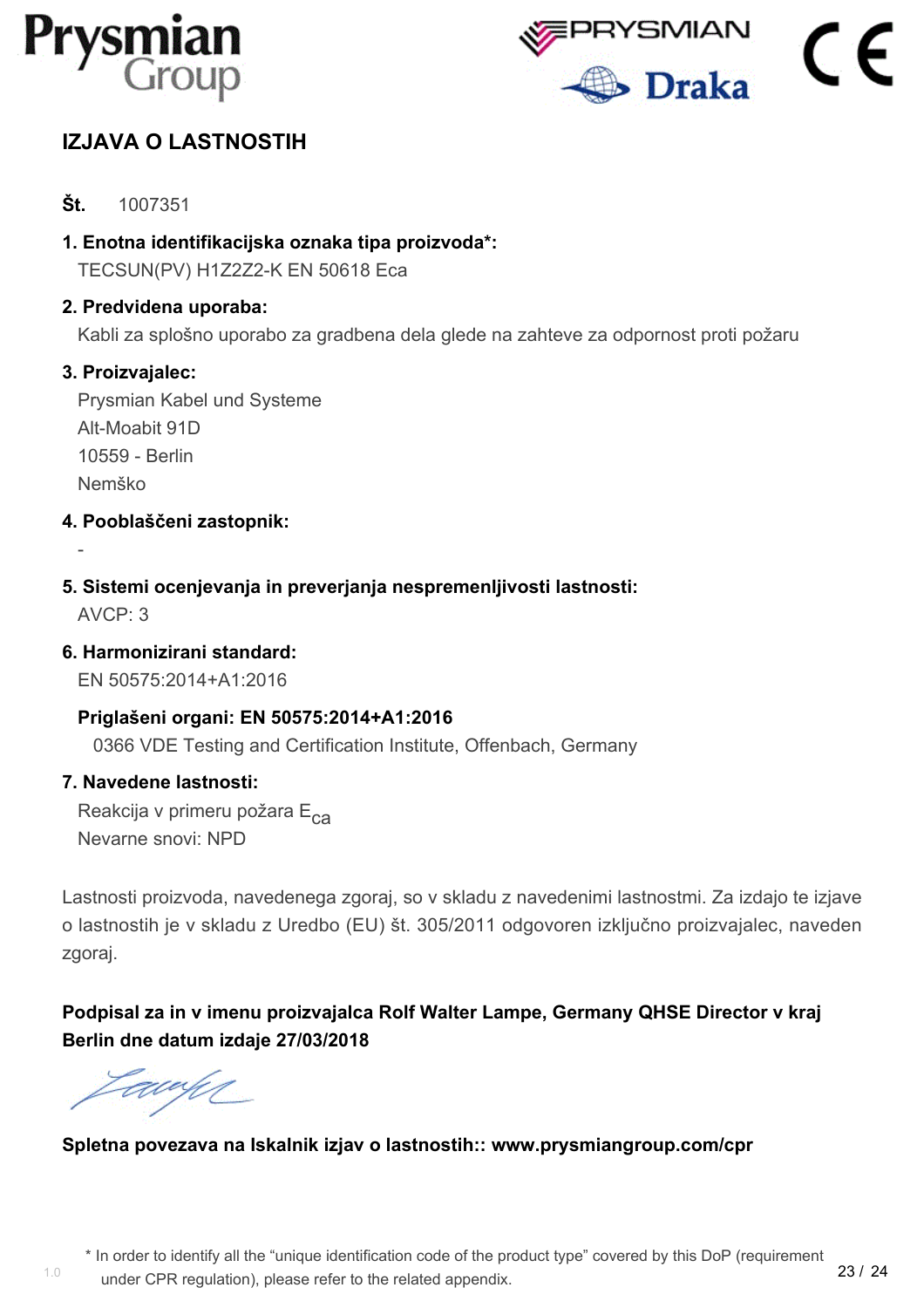



# <span id="page-25-0"></span>**Декларация за Експлоатационни Показатели**

**Номер** 1007351

**1. Уникален Идентификационен Номер\*:**

TECSUN(PV) H1Z2Z2-K EN 50618 Eca

#### **2. Предвидена Употреба**

Кабели за общо приложение при строително - монтажни-те работи, за които има изисквания по отношение реакция на огън.

#### **3. Производител**

-

Prysmian Kabel und Systeme Alt-Moabit 91D 10559 - Berlin Немски

**4. Упълномощен Представител**

- **5. Система AVCP (Assessment and Verification of Constancy of Performance)**  $AVCP: 3$
- **6. Хармонизиран Стандарт**

EN 50575:2014+A1:2016

#### **Нотифицирани Органи**

0366 VDE Testing and Certification Institute, Offenbach, Germany

#### **7. Декларирани Експлоатационни Показатели**

Реакция на огън Е<sub>са</sub> Опасни Вещества: Неопределени Експлоатационни Показатели

Експлоатационните показатели на продукта, описан по-горе, са в съответствие с набора от декларираните експлоатационни характеристики.

#### **Подписано от името на Rolf Walter Lampe, Germany QHSE Director При Berlin hа 27/03/2018**

Eawy

1.0

#### **уеб адрес - търсене на ДЕП: www.prysmiangroup.com/cpr**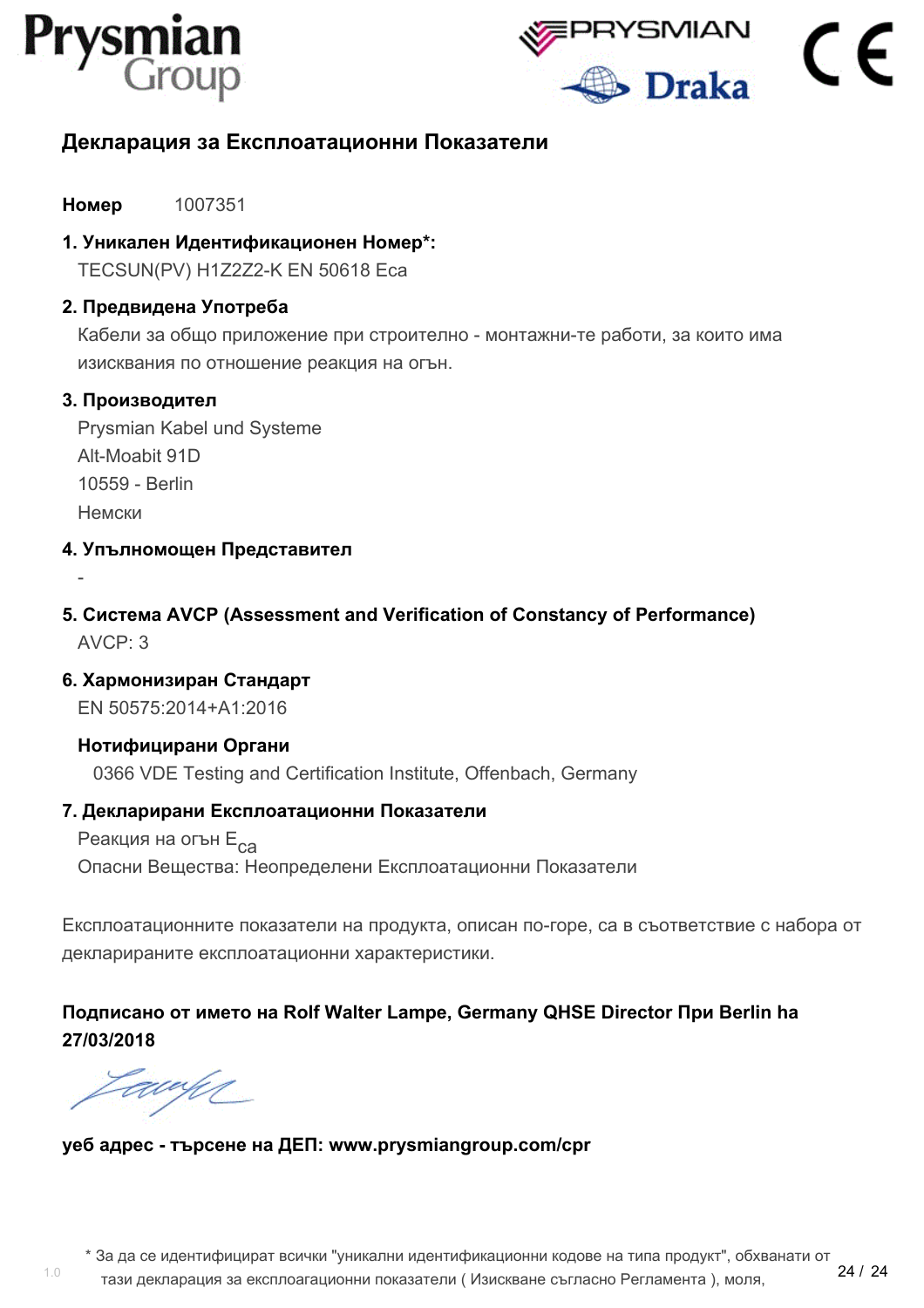

# Linking<br>the Future  $\mathsf{C}\boldsymbol{\epsilon}$

# **APPENDIX - DECLARATION OF PERFORMANCE 1007351**

Individual material codes covered by DoP 1007351 - TECSUN(PV) H1Z2Z2-K EN 50618 Eca

| <b>Our Material Code</b> | <b>Material Description</b>           |
|--------------------------|---------------------------------------|
| 20149014                 | Tecsun (PV) H1Z2Z2-K 1x4 SW 1/1kV     |
| 20149015                 | Tecsun (PV) H1Z2Z2-K 1x6 SW 1/1kV     |
| 20149016                 | TECSUN (PV) H1Z2Z2-K 1x10 SW 1/1kV    |
| 20153870                 | Tecsun (PV) H1Z2Z2-K 1x185 SW 1/1kV   |
| 20154650                 | Tecsun (PV) H1Z2Z2-K 1x2,5 SW 1/1kV   |
| 20154830                 | Tecsun (PV) H1Z2Z2-K 1x1,5 SW 1/1kV   |
| 20154857                 | Tecsun (PV) H1Z2Z2-K 1x16 SW 1/1kV    |
| 20154858                 | Tecsun (PV) H1Z2Z2-K 1x25 SW 1/1kV    |
| 20154859                 | Tecsun (PV) H1Z2Z2-K 1x35 SW 1/1kV    |
| 20154860                 | Tecsun (PV) H1Z2Z2-K 1x50 SW 1/1kV    |
| 20156711                 | Tecsun (PV) H1Z2Z2-K 1x70 SW 1/1kV    |
| 20156712                 | Tecsun (PV) H1Z2Z2-K 1x95 SW 1/1kV    |
| 20156713                 | Tecsun (PV) H1Z2Z2-K 1x120 SW 1/1kV   |
| 20156714                 | Tecsun (PV) H1Z2Z2-K 1x150 SW 1/1kV   |
| 20157001                 | Tecsun (PV) H1Z2Z2-K 1x240 SW 1/1kV   |
| 20165491                 | Tecsun (PV) H1Z2Z2-K 1x4 RT 1/1kV     |
| 20165492                 | Tecsun (PV) H1Z2Z2-K 1x4 BLAU 1/1kV   |
| 20165493                 | Tecsun (PV) H1Z2Z2-K 1x6 RT 1/1kV     |
| 20165494                 | Tecsun (PV) H1Z2Z2-K 1x6 BLAU 1/1kV   |
| 20165495                 | Tecsun (PV) H1Z2Z2-K 1x10 RT 1/1kV    |
| 20165496                 | Tecsun (PV) H1Z2Z2-K 1x10 BLAU 1/1kV  |
| 20167176                 | Tecsun (PV) H1Z2Z2-K 1x2,5 RT 1/1kV   |
| 20169632                 | TECSUN (PV) H1Z2Z2-K 1x4 SW 1/1kV 5km |
| 20169633                 | TECSUN (PV) H1Z2Z2-K 1x6 SW 1/1kV 5km |
| 20175536                 | TECSUN (PV) H1Z2Z2-K 1x4 RT 1/1kV 5km |